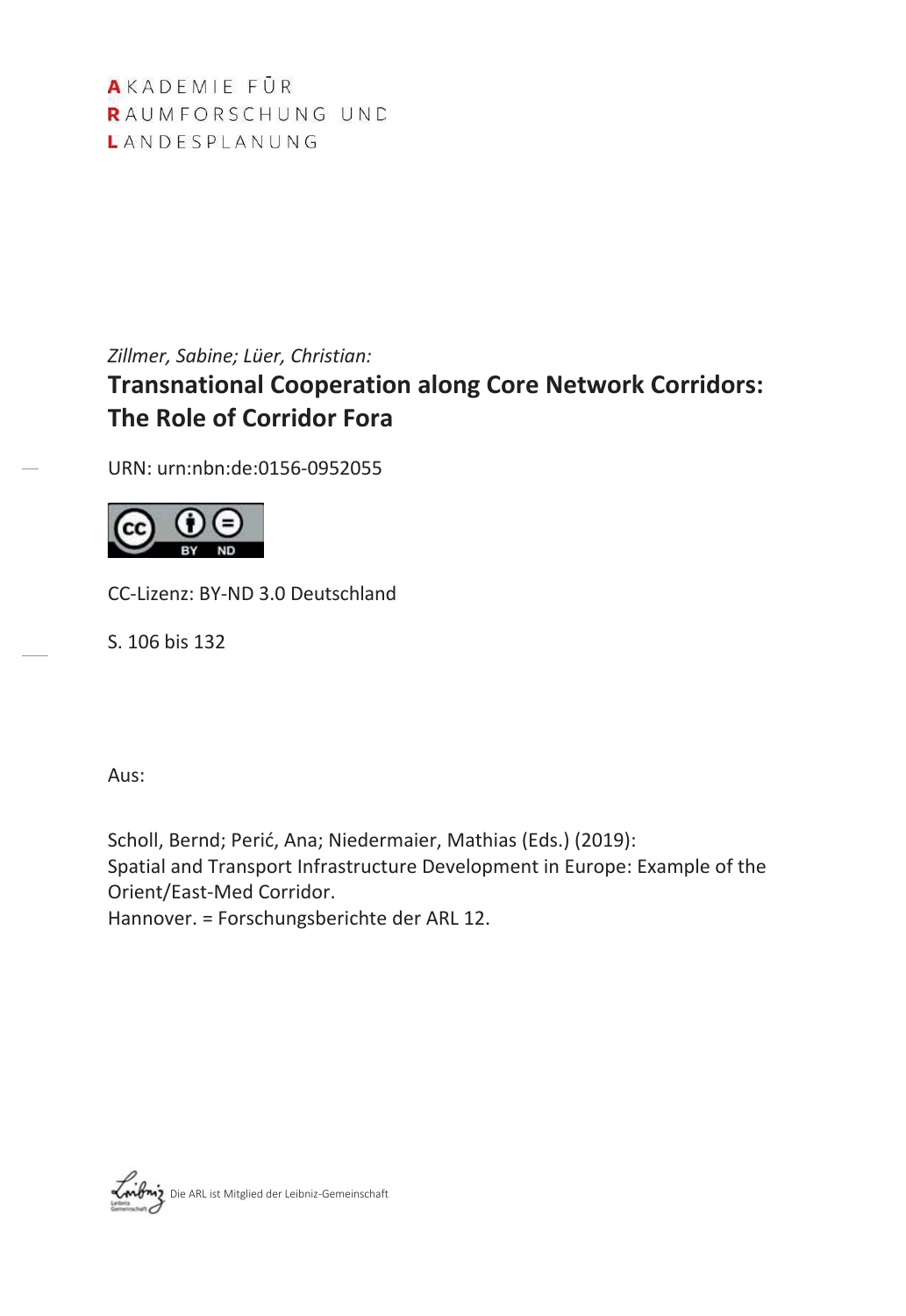#### Sabine Zillmer, Christian Lüer

# 5 TRANSNATIONAL COOPERATION ALONG CORE NETWORK CORRIDORS: THE ROLE OF CORRIDOR FORA

#### **Resume**

- 1 Introduction
- 2 TEN-T policy in Core Network Corridors
- 2.1 The corridor concept
- 2.2 Impacts related to TEN-T Core Network Corridors
- 3 Territorial cooperation along TEN-T corridors
- 3.1 European framework for transnational territorial cooperation
- 3.2 Transnational cooperation in support of TEN-T development
- 3.3 Existing approaches on different scales
- 4 Corridor Fora as a new instrument for transnational cooperation in TEN-T corridors
- 4.1 The role of the Corridor Fora
- 4.2 Stakeholders in three Corridor Fora
- 4.3 Contents discussed in the Corridor Fora
- 4.4 Potential for improvement
- 5 Conclusions for the Orient/East-Med Corridor

Literature

## **Abstract**

Corridor Fora is a young, yet important tool to promote transnational cooperation along TEN-T corridors, worthwhile scrutinizing. They bring together various stakeholders and perspectives. Public authorities and infrastructure providers and operators are the main stakeholder groups in the Corridor Fora. Experience shows that the members use the forum meetings for policy coordination and lobbying, networking and learning, but also as a source of inspiration. However, it is also important to note that some interests are underrepresented in the Fora and synergies between the corridors are not yet fully exploited. Corridor Fora are embedded in a wider system of European transport and cooperation policies. To promote transnational cooperation along the Orient/East-Med Corridor and develop understanding and trust, additional tools such as INTERREG A, INTERREG B, macro-regional strategies and bottom-up initiatives are important complementary activities. In this way, corridor development can be addressed from different perspectives to further build on cooperation traditions.

#### **Keywords**

Corridor forum – transnational territorial cooperation – Orient/East-Med Corridor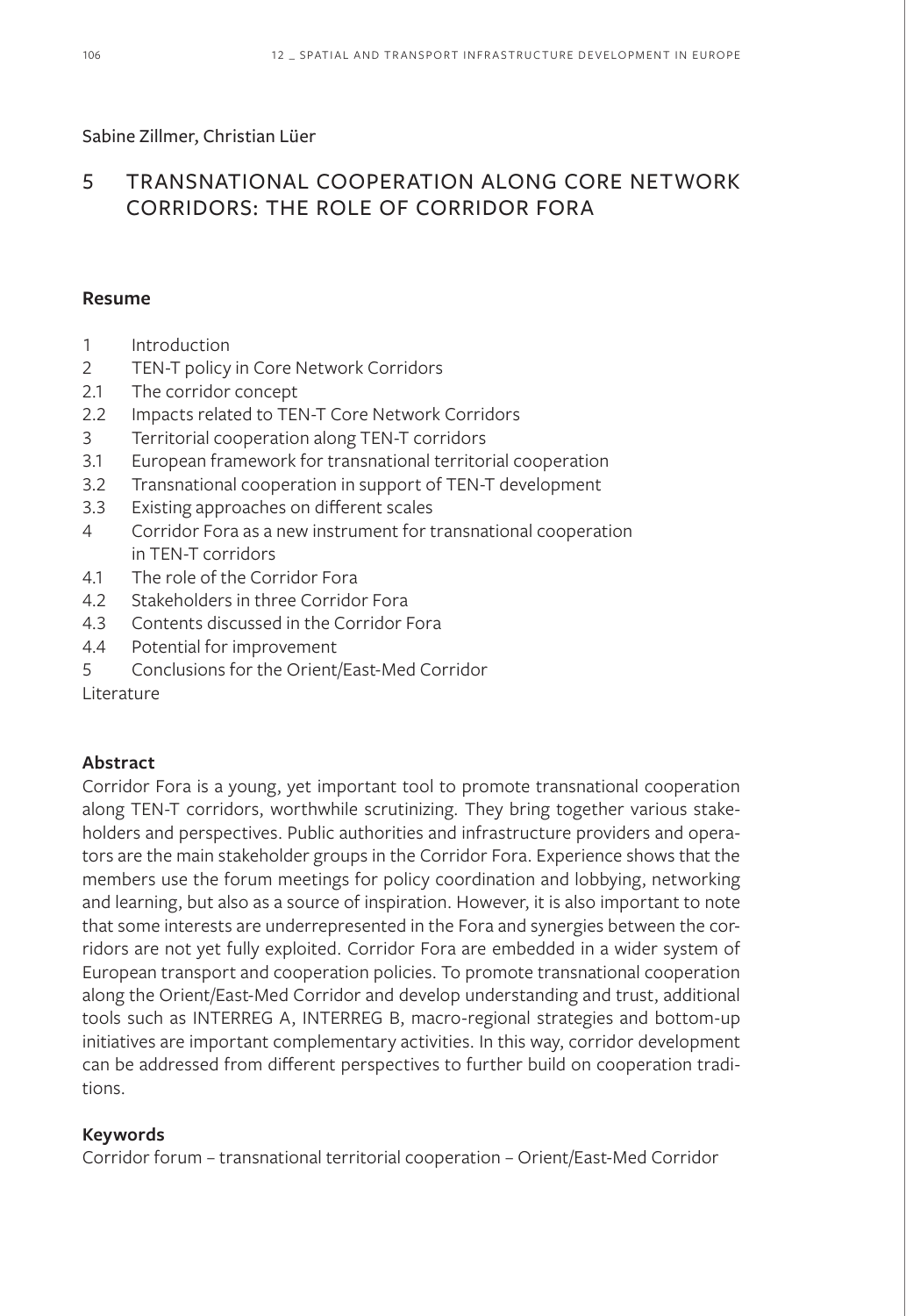#### **Transnationale Zusammenarbeit entlang der Kernnetzkorridore: Die Rolle der Korridor-Foren**

#### **Kurzfassung**

Korridor-Foren sind ein junges, aber bedeutsames Instrument zur Förderung der transnationalen Zusammenarbeit entlang von TEN-V-Korridoren, das sich für eine vertiefte Betrachtung anbietet. Die Foren bringen verschiedene Akteure und Perspektiven zusammen. Öffentliche Behörden sowie Anbieter und Betreiber von Infrastrukturen sind die zentralen Akteursgruppen in den Korridor-Foren. Die Erfahrung zeigt, dass die Mitglieder die Forumssitzungen zur Koordination und Lobbyarbeit, zur Netzwerkpflege und für Lernprozesse, aber auch als Inspirationsquelle nutzen. Es muss jedoch auch darauf hingewiesen werden, dass einige Interessen in den Foren unterrepräsentiert sind und Synergien zwischen den Korridoren noch nicht vollständig genutzt werden. Korridor-Foren sind in ein umfassendes System der europäischen Verkehrspolitik und Zusammenarbeit integriert. Um die transnationale Zusammenarbeit entlang des Orient/East-Med Corridors zu fördern und gegenseitiges Verständnis und Vertrauen zu entwickeln, stellen Instrumente wie INTERREG A, INTERREG B, makroregionale Strategien und Bottom-up-Initiativen wichtige ergänzende Maßnahmen dar. Auf diese Weise kann die Korridorentwicklung aus verschiedenen Perspektiven betrachtet werden, um so auf bereits bestehenden Kooperationsbeziehungen aufzubauen.

#### **Schlüsselwörter**

Korridorforum – transnationale Kooperation – Orient/East-Med Corridor

#### **1 Introduction**

The article seeks to explore linkages between different transnational cooperation approaches and corridor development at different administrative levels to obtain a better understanding of the role of the Corridor Fora instrument in support of TEN-T corridor development. Based on experience from two Core Network Corridors, conclusions are drawn on how to achieve better integration of different interests along the Orient/East-Med Corridor.

To build the basis for conclusions on transnational cooperation along the Orient/East-Med Corridor the following reviews the role of TEN-T corridors and their impact on different elements of corridor development (Chapter 2). In consequence, this chapter discusses why transnational transport may be organized along corridors and what impact may be expected from enhancing transnational transport corridor development.

This perspective is complemented by a review of territorial cooperation in support of TEN-T corridor development (Chapter 3). By discussing first the general European policy framework for transnational territorial cooperation this chapter highlights access points for transnational corridor development by means of territorial cooperation. These access points are illustrated from program and project perspectives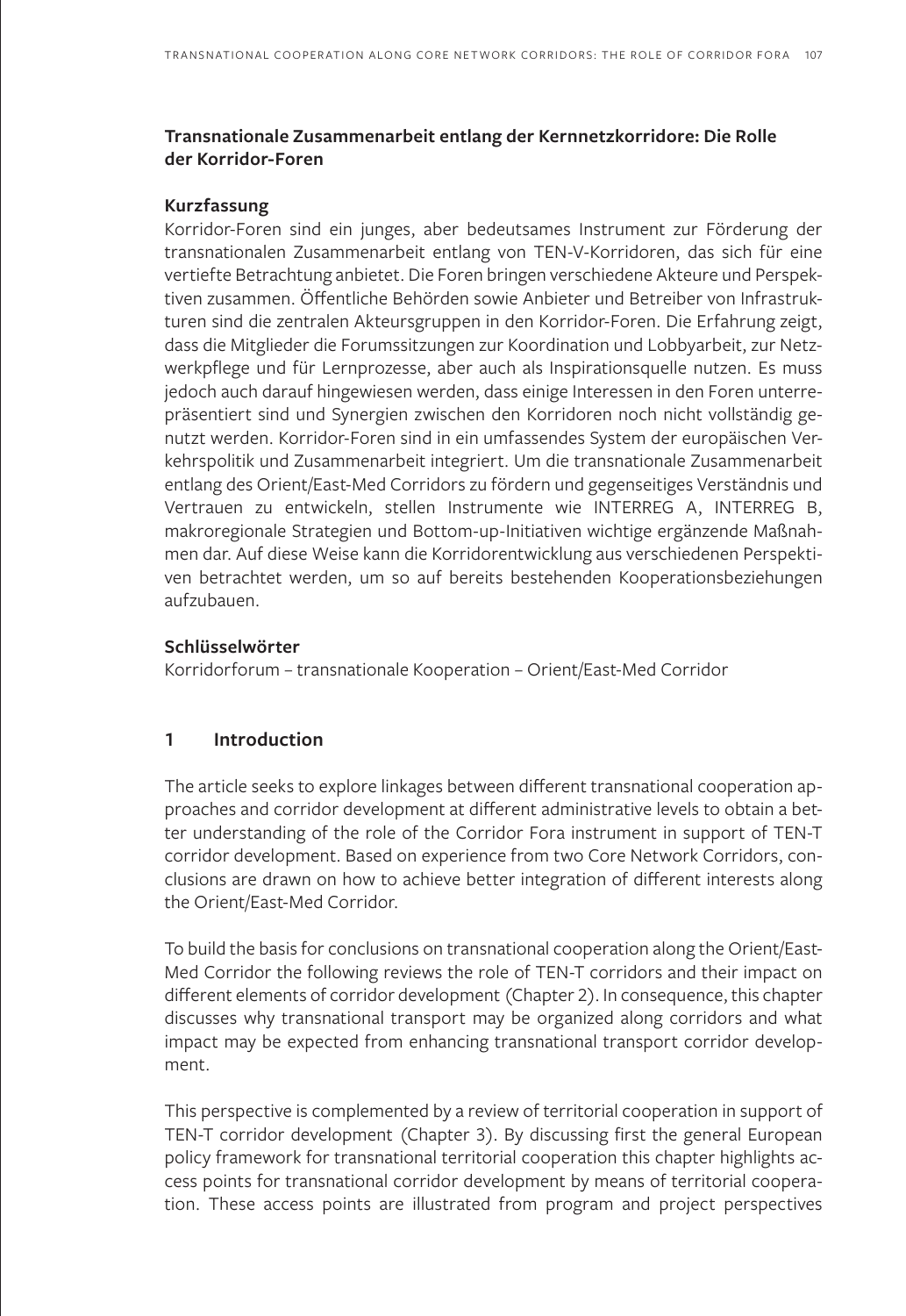thereafter, including a review of approaches to enhance transport corridors at different scales, especially by focusing on cross-border and transnational projects to support overall corridor development.

Before concluding on potentials for enhancing transnational cooperation along the Orient/East-Med Corridor, Chapter 4 provides additional insights into a specific instrument implemented to further transport corridor development. Based on a literature review and interviews, the set-up, approach and achievements of the Corridor Fora, which were implemented after the latest TEN-T reform, are reviewed. This is done by comparing three examples: the Orient/East-Med Corridor and two other corridors with different institutional settings, namely the Rhine-Alpine Corridor and the North Sea-Baltic Corridor. This review provides the basis for recommendations on the Orient/East-Med Corridor in Chapter 5.

#### **2 TEN-T policy in Core Network Corridors**

This chapter explores the role of TEN-T corridors. First, the corridor concept is introduced and the role it plays in the context of TEN-T policy 2014–2020 and spatial development is briefly described (Chapter 2.1). Afterwards, impacts in four different dimensions are highlighted that are relevant for a comprehensive and integrated perspective on corridor development (Chapter 2.2).

#### **2.1 The corridor concept**

The spatial concept of corridors plays an important role in both spatial research and planning practice. Priemus and Zonneveld (2003: 167) define corridors as "bundles of infrastructure that link two or more urban areas". According to Witte (2014: 21 f.), four aspects are relevant for a comprehensive corridor approach: (1) Corridor links usually refer to the three **transport modes** of road, rail and inland waterways. In a broader interpretation of the concept, they can also comprise air connections as well as power transmission lines, pipelines for oil, gas, drinking water or sewage and, especially in the context of digitalization, ICT infrastructure. (2) Another important element lies in the distinction between **passenger and freight** transport. (3) Furthermore, corridors can refer to different **spatial scales**. At local level a corridor can be an inner-city tramway, at regional level a railway between a sea port and an industrial zone in the hinterland, at national level corridors may link agglomeration areas in the same country, and they cross borders at transnational level. (4) Finally, corridors have different impacts that vary between transport modes, passenger and freight transport, and spatial levels. Hence, the **multi-dimension nature** of corridors needs to be taken into consideration for their development. Transport corridors and their enhancement influence not only (a) the transport sector, but also (b) spatial development, (c) economic development and (d) institutional settings and governance arrangements (see Chapter 2.2).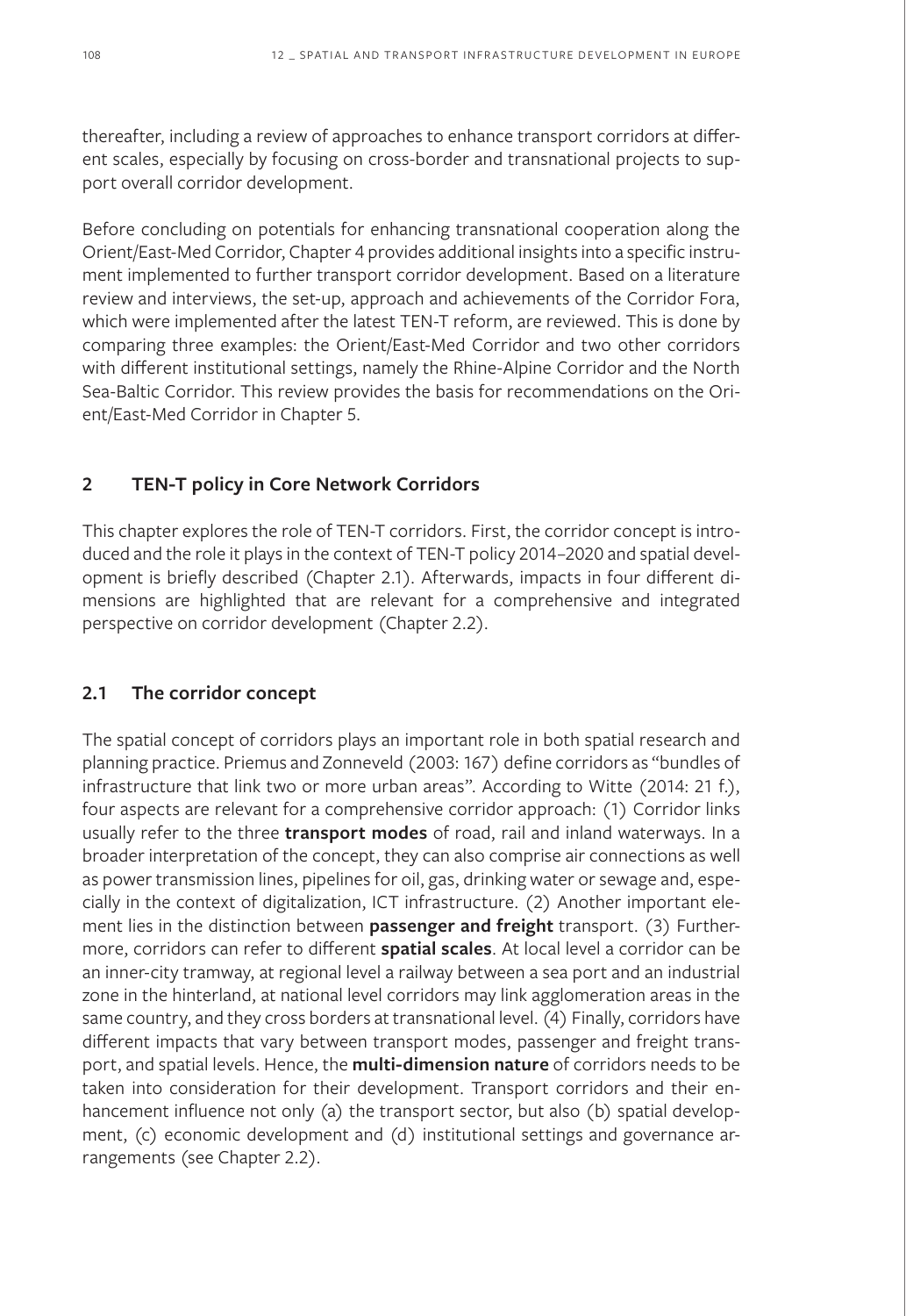In the context of TEN-T development, the corridor concept is considered for the funding period 2014-2020 through so-called Core Network Corridors. They are an instrument for the coordinated implementation of the core network (Regulation (EU) 1315/2013: article 42.1). These corridors cover the most important long-distance transport flows in the core network (ibid.: article 43.1), which consists of those parts of the infrastructure network in the EU that are of highest strategic importance for achieving the objectives of the TEN-T policy (ibid.: article 38.1). The Core Network Corridors shall support the Member States to coordinate and synchronize their national approaches and manage their capacities efficiently (ibid.: article 42.2). They cross borders and shall furthermore address at least three transport modes (ibid.: article 43.2). In short, the corridor concept with nine different and partly overlapping Core Network Corridors is an important cornerstone for the process of completing the TEN-T core network by 2030.

However, the role of the corridors for the TEN-T network goes beyond infrastructure development, interoperability and modal integration. Adelsberger (2012: 347) sees them as prototypes of 'green corridors', where multimodal transport hubs are linked with innovative traffic management systems and where emissions are reduced through smart multimodal solutions, the promotion of the most environmentally friendly transport modes and low-carbon technologies (e.g. electrification in rail transport, alternative fuels).

This understanding of EU transport policy goes back to the European Spatial Development Perspective which underlines the need for "a shift to environmentally friendly transport systems and a more efficient use of existing infrastructures" (EC 1999: paragraph 109) and states that "improvement of infrastructure and accessibility requires more than just providing the missing links" (ibid.: paragraph 111). From a territorial perspective, so-called 'Euro corridors' are furthermore relevant for territorial development as they promote linkages between different sectoral policies such as transport, infrastructure, economic development, urbanization and the environment. Due to concentration and polarization tendencies in the EU, spatial development policies and spatial planning must ensure that all regions have adequate access to infrastructure, and high-speed rail lines and motorways do not lead to 'pump effects', i.e. the removal of resources from structurally weaker and peripheral regions, or 'tunnel effects', i.e. that areas are crossed without being connected (ibid.: paragraph 108). From the above one can conclude that a policy aiming at corridor development cannot solely focus on the extension of physical infrastructure but needs to consider the multi-faceted, multimodal, multi-scalar and multi-dimensional nature of corridors. The further development and implementation of transnational transport corridors requires, but can also enhance, integrated approaches of coordination and cooperation across sectors, administrative levels and national borders.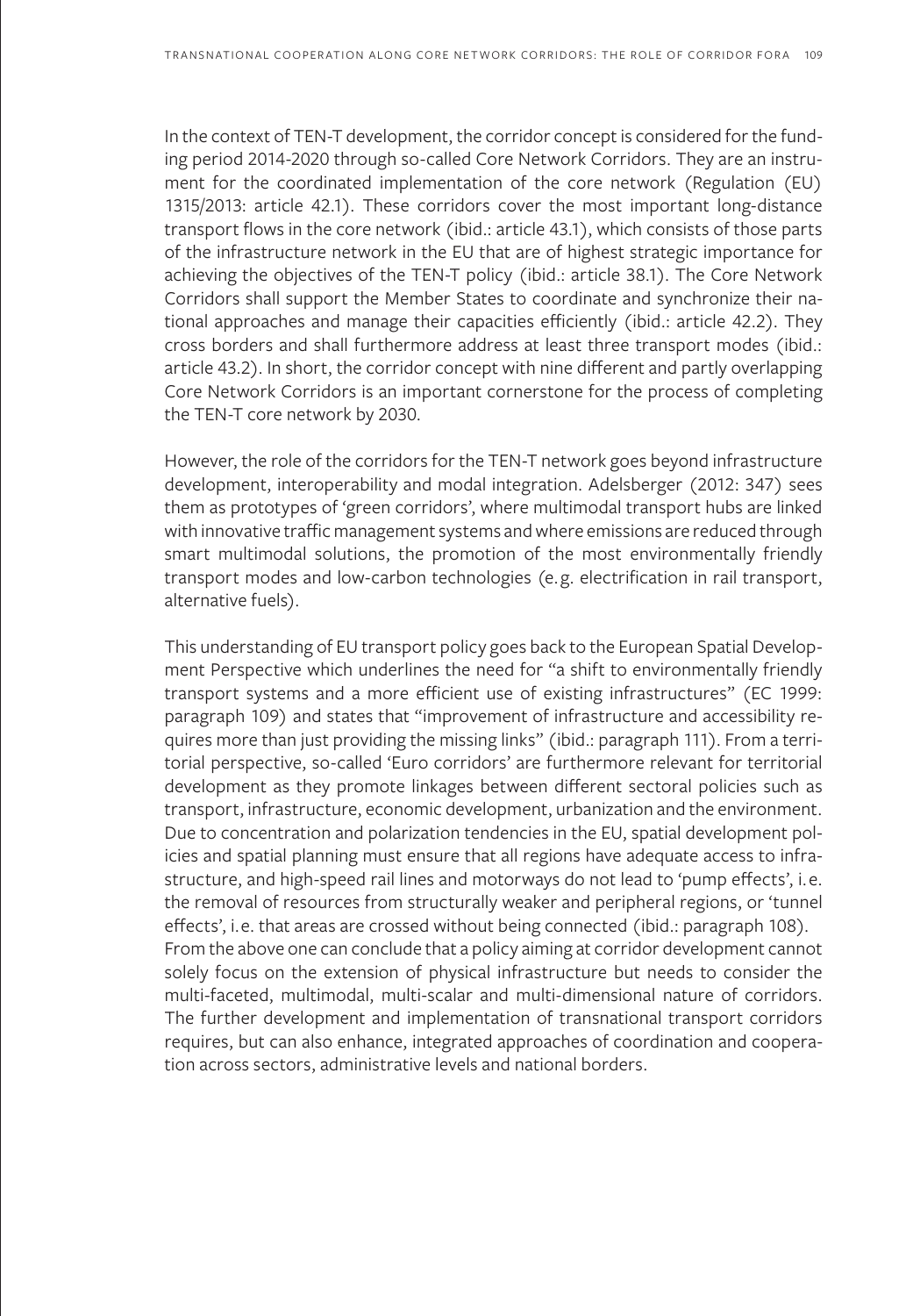#### **2.2 Impacts related to TEN-T Core Network Corridors**

As described in Chapter 2.1, TEN-T corridors are multi-dimensional. They have impacts that reach far beyond transport development, i. e. beyond merely expanding and upgrading physical elements of the transport infrastructure. Furthermore, transnational corridors have (different) impacts on different spatial scales, from local and regional to national and transnational. Some impacts are directly related to the formulation of TEN-T policy, whereas others refer to actual implementation on the ground; some are specifically related to the Core Network Corridors whereas others are more generally related to transport and infrastructure development. The following dimensions and fields of impacts are especially relevant and hence need to be taken into consideration in order to promote integrated corridor development and to analyze the potential role of Corridor Fora.

(a) **Transport sector.** The main instrument at EU level to support transport development and the implementation of the core network for the funding period 2014–2020 is the 'Connecting Europe Facility' (CEF) (Regulation (EU) 1316/2013). The CEF provides grants for 'projects of common interest', which can refer to new as well as existing infrastructures and measures in the field of resource efficiency (Regulation (EU) 1315/2013: article 7.1). Already after the first calls in 2014–2015, EUR 19.3m, i.e. more than 80% of the entire CEF budget was allocated to about 450 signed grant agreements. The demand was even 2.3 times higher: more than 1,000 proposals applied for grants of EUR 45m (Innovation and Networks Executive Agency 2017: 10 f.). Almost 90% of the allocated funding (EUR 17m) is invested in cross-border infrastructures, of which 90% are invested in cross-border infrastructures in Core Network Corridors (ibid.: 14 f.). Hence, one can conclude that the CEF definitely will have an impact on the transport sector in TEN-T corridors. This, however, not only includes physical transport infrastructure but will affect the transport system as a whole, and consequently, i.a., transport flows, the deployment of technologies, transport safety and interconnections between transport modes. The actual impact of the CEF instrument has been subject to a mid-term evaluation, which was completed in February 2018<sup>1</sup> (Regulation (EU) 1316/2013: article 27.1). A survey to assess the CEF performance 2014–2015 revealed that the CEF is "somehow insufficient to achieve wider infrastructure network objectives" (Papí/Sanz/Blomeyer 2016: 22). The extent to which it will be possible for the Core Network Corridors to become prototypes of 'green corridors' as claimed by Adelsberger (see above), therefore remains to be seen.

(b) **Spatial development.** Relevant aspects in the field of impacts of transport development on spatial development refer to (i) population development (incl. effects on transport demand), (ii) accessibility by transport mode (incl. effects on the modal split) and (iii) the environment. The question whether and to what extent the comple-

<sup>1</sup> The report is available at https://ec.europa.eu/transport/sites/transport/files/legislation/com-2018- 00-66-report-mid-term-evaluation-cef.pdf. The report is accompanied by a staff working document (consisting of two parts) available at https://ec.europa.eu/transport/sites/transport/files/legislation/ swd-2018-0044-mid-term-evaluation-cef-ia-part2.pdf and https://ec.europa.eu/info/sites/info/files/ mid-term\_evaluation\_cef\_swd\_2018\_44\_2.pdf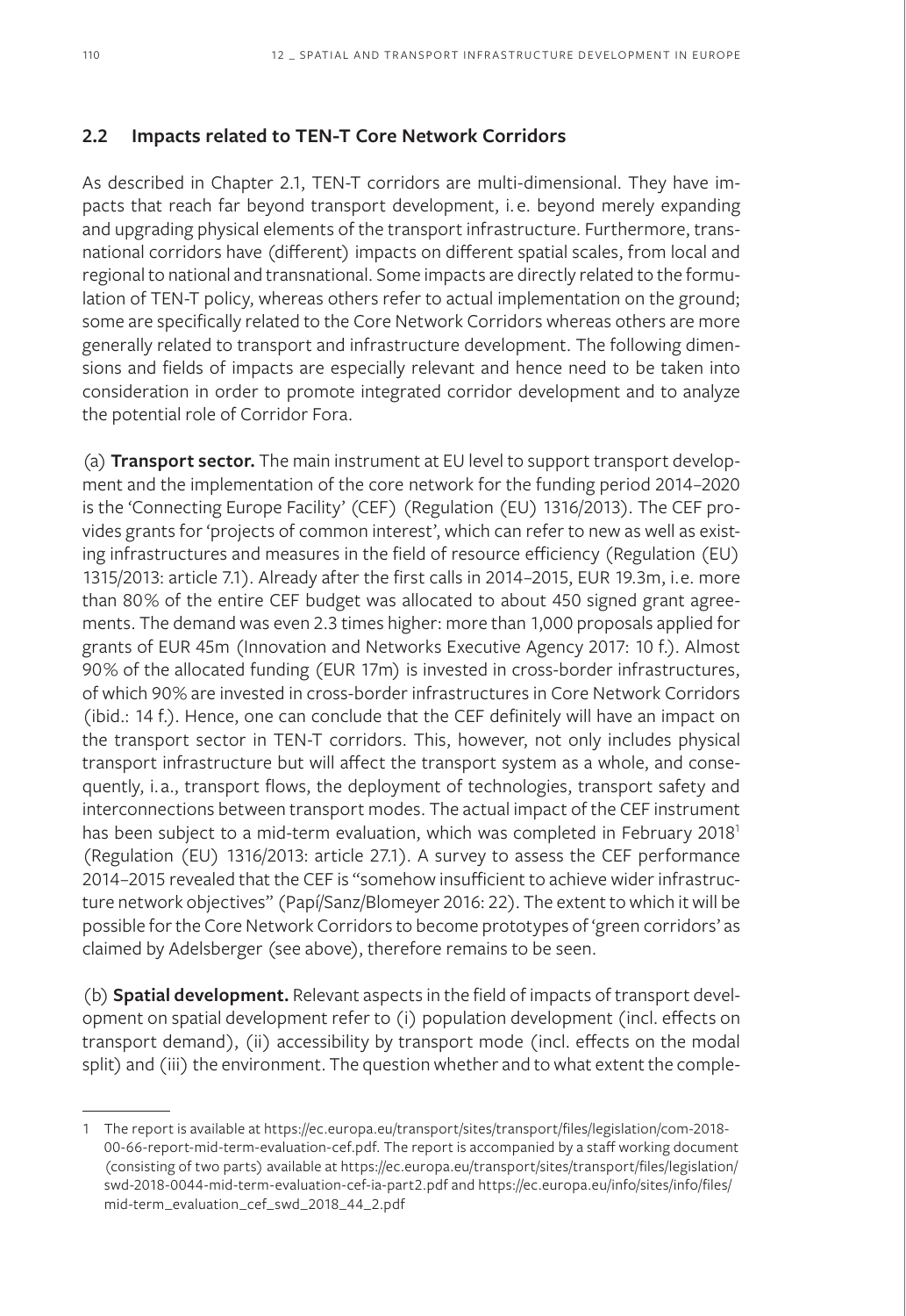tion of European transport networks affects spatial development, has been at the center of various research projects that applied socio-economic models (e.g. Bröcker/Capello/Lundqvist et al. 2005; Spiekermann/Wegener/Květoň et al. 2013; Zillmer/ Lüer/Spiekermann et al. 2015). Other projects looked at the influence of complex policy packages on future development, i. a. taking into account changes in transport policy (Böhme/Holstein/Wergles et al. 2018, MCRIT 2014). Depending on the respective research questions and the thematic and geographic focus, the precise assessment of the impact of transport development on spatial development varies but is always visible. Another relevant consequence in the context of spatial development is the further development of existing or the elaboration of new territorial development strategies, especially at regional and cross-border level. Examples of such strategies and approaches are presented in Chapter 3.3.

(c) **Economic development.** The abovementioned research projects not only looked at spatial development. The models also covered economic aspects such as GDP growth, productivity and employment. Corridors can make a difference in this context. If they are developed carefully, they can provide opportunities for economic development that would otherwise not take place (de Vries/Priemus 2003: 225). As for accessibility, the models confirm diverse impacts of infrastructure development on economic development. The specific impacts on the ground, however, depend, i.a., on the regional characteristics and the type of measures (of regional or corridor relevance) (Zillmer/Lüer/Spiekermann et al. 2015: 4 f.).

(d) **Institutional settings and governance arrangements.** Finally, also the framework for cooperation in terms of institutional settings and governance arrangements is affected by Core Network Corridors. The corridor approach as such already underlines the pan-European dimension of transport and leads to more and new forms of cooperation and governance approaches. Again, it is important to distinguish between spatial scales. At European level, for example, for each Core Network Corridor a European Coordinator<sup>2</sup> was designated who, i.a., shall support the coordinated implementation of the Core Network Corridor, develop a work plan and monitor as well as report on the implementation process (Regulation (EU) 1315/2013: article 45.1). Together, the nine coordinators regularly report on their activities in the corridors and the progress made in implementing the core network (Balázs/Bodewig/Brinkhorst et al. 2016). They also draft issue papers about areas that are especially relevant for integrating transport policy issues into the further development of the Core Network Corridors (Balázs/Cox/Trautmann et al. 2016). Furthermore, each corridor has a Corridor Forum, a consultative forum with different members from the Member States concerned to support the implementation process (Regulation (EU) 1315/2013: article 46.1). The examples of the European Coordinators and the Corridor Fora show that Core Network Corridors have led to new institutional settings at European level

<sup>2</sup> The European Coordinator is not a new position, though. It was introduced in 2004 with the second revision (Decision 884/2004/EC) of the first TEN-T guidelines (Decision 1692/96/EC). In 2005, the European Commission designated a group of Coordinators to evaluate the progress of selected TEN-T Priority Projects and develop recommendations on how to implement these projects effectively (https://ec.europa.eu/transport/themes/infrastructure/ten-t-policy/priority-projects/ european-coordinators\_en).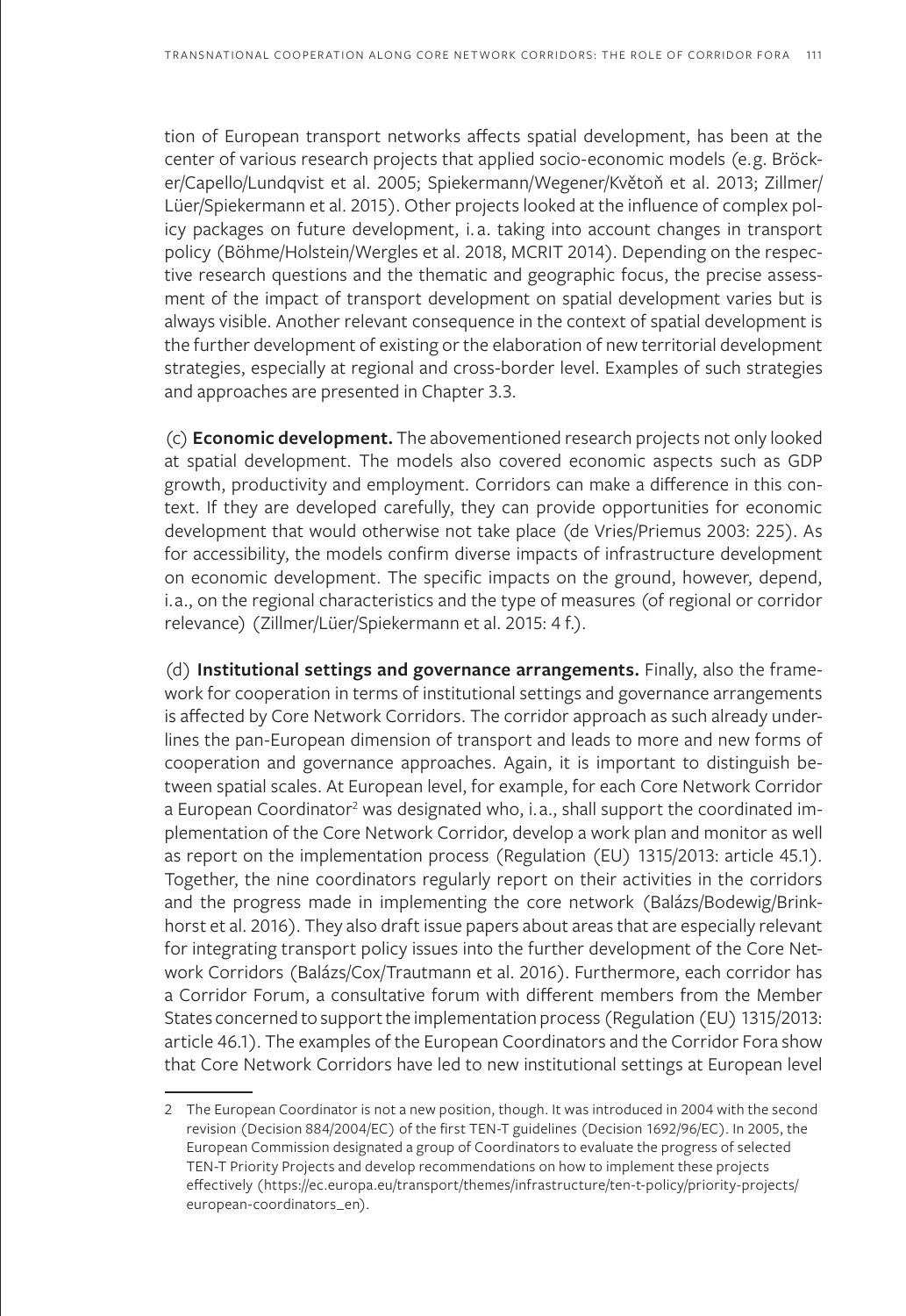that involve players from various territorial levels and integrate their perspectives and feedback into the process of policy formulation, implementation and evaluation. These fora will be at the center of attention below in Chapter 4.

Besides the European level, governance structures and processes at local and regional level are also affected. Corridors have become more important reference points for new forms and structures of cooperation especially at transnational and cross-border level. Selected examples of such approaches are presented in Chapter 3.

#### **3 Territorial cooperation along TEN-T corridors**

The 6th Cohesion Report stated that "European Territorial Cooperation (ETC) is one of the two main goals of Cohesion Policy in the present period, providing a framework for joint action and policy exchanges between national, regional and local actors in different Member States. (…) The challenges faced by Member States and regions increasingly cut across national and regional boundaries and cooperation at an appropriate territorial level is needed to tackle them effectively" (EC 2014c: 254). This is also supported in the  $7<sup>th</sup>$  Cohesion Report (EC 2017b: 124). Consequently, ETC – also better known as INTERREG – can contribute to enhancing the objective of territorial cohesion as outlined in the Treaty. In this context, territorial cooperation may fulfill several functions including:

- > jointly overcoming cross-border challenges that concern regions on both sides of a border, thereby avoiding one-sided efforts and related costs;
- > providing a basis for sharing good practices and creating and sharing joint knowhow;
- > creating economies of scale by involving more citizens, players etc. that support a critical mass for action;
- > improving governance of policy measures through coordinating them and taking a cross-border perspective when deciding about investments;
- > enhancing safety and stability between neighboring countries and
- > improving the management of eco-systems of larger areas in favor of sustainable development (EC 2014c: 254, 258).

More specifically with regard to transnational cooperation, the 7<sup>th</sup> Cohesion Report highlights that transnational cooperation may support the development of functional links in the area concerned. These links can be related to natural resources, such as above-mentioned eco-systems, or social and economic functions (EC 2017b: 127) and they typically cover larger geographic areas than cross-border cooperation areas. To enhance different functions across national borders new means of governance are required for the development, planning and implementation of spatial development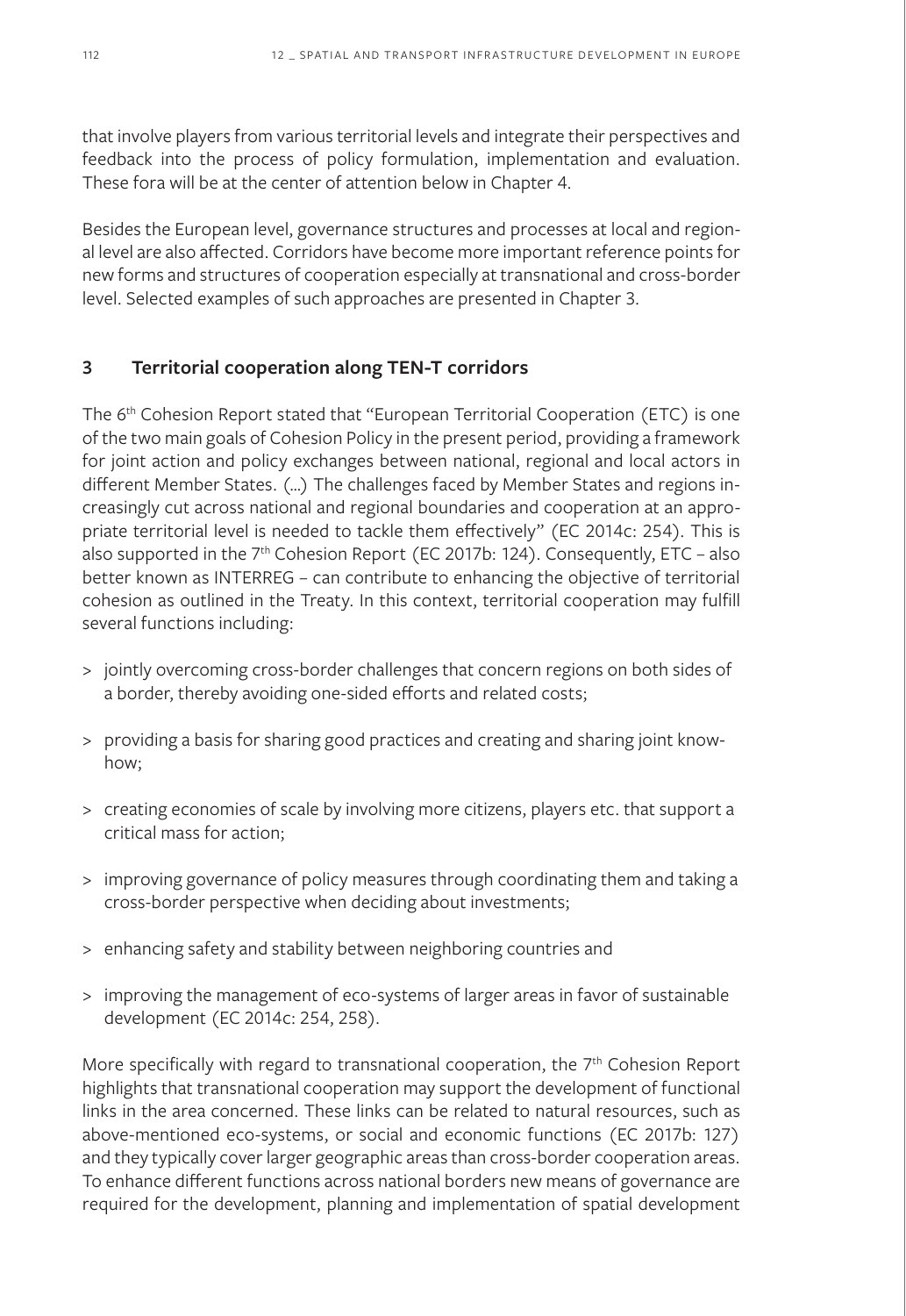objectives. This is mirrored both in the general framework for territorial cooperation in the EU (Chapter 3.1) and the sector-specific framework for TEN-T (Chapter 3.2). Three examples complement the analysis by highlighting how local and regional stakeholders proactively work on integrated corridor development by utilizing different means of territorial cooperation (Chapter 3.3).

#### **3.1 European framework for transnational territorial cooperation**

European territorial development objectives date back to the *European Spatial Development Perspective* (ESDP) (EC 1999) and were further specified in the *Territorial Agenda 2020* (TA 2020) (MSPTD 2011). With regard to territorial development across countries, the TA 2020 points out that the integration of territories is crucial to fostering competitiveness: "Territorial integration and co-operation can create a critical mass for development, diminishing economic, social and ecological fragmentation, building mutual trust and social capital. Cross border and transnational functional regions may require proper policy coordination between different countries" (MSPTD 2011: paragraph 31). The TA 2020 stresses, furthermore, that to obtain development results of transnational relevance, European Territorial Cooperation and national and sub-national development strategies need to be coordinated (ibid.: paragraph 32). Cooperation aims to achieve an integrated approach to territorially relevant measures that identifies possible land use conflicts and achieves the best possible use of a territory (BBSR 2012: 127) – a transnational territory in the case of transnational transport networks.

Today, the second strand of ETC or INTERREG is assigned to support transnational cooperation. It is financed by the ERDF and implemented under the shared responsibility of the European Commission and the Member States. Transnational cooperation is justified when effects resulting from any activities impact more than one country (Dühr/Colomb/Nadin 2010: 33). Acknowledging that effects may not only occur across borders but may be relevant for larger multi-national territories, in 1997 the second INTERREG programming period was extended by a transnational strand (ibid.: 233). This extension was initiated by the environmental impacts of severe floods that made the need for transnational territorial cooperation self-evident. It provided the chance to:

- > promote the harmonious and balanced spatial development of the EU territory;
- > enhance transnational cooperation within spatial planning at different administrative levels and across stakeholders;
- > support better effectiveness of EU policies regarding spatial development;
- > enhance proactive approaches to jointly tackle spatial development issues (ibid.: 236).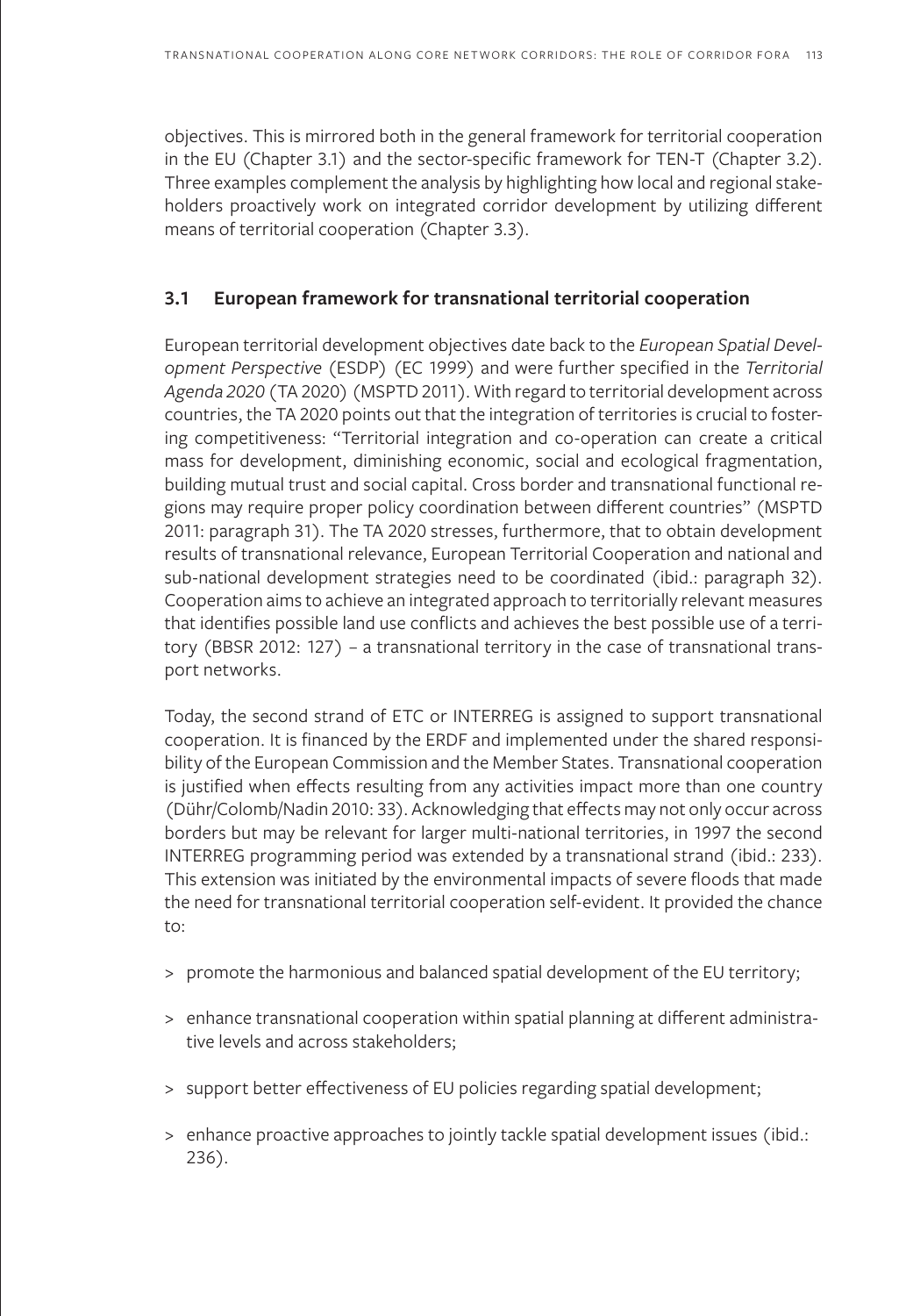INTERREG created common structures for organizing, administering and financing transnational projects. Over time, the thematic fields supported by transnational cooperation programs have been enlarged and for the period 2014–2020 may now cover all investment priorities defined in the ERDF Regulation (Regulation (EU) 1301/2013), as well as enhancing public institutional capacity and an efficient public administration addressing macro-regional and sea-basin strategies (Regulation (EU) 1299/2013: article 7). In this context, the mutual use of financial resources, the development of functional areas and the mutual use of infrastructure across national borders are central to achieve an improved use of the resources available in transnational territories.

The framework for transnational cooperation has been further enhanced in recent years by introducing additional instruments such as macro-regional strategies and the European Groupings of Territorial Cooperation (EGTC). At transnational level, new governance structures shall be enhanced, inter alia, by the endorsement of macroregional strategies. Until 2017, four macro-regional and six sea-basin strategies were adopted by the European Commission<sup>3</sup> and about 70 EGTCs founded since the adoption of the EGTC Regulation in 2006 (Regulation (EC) 1082/2006).

## **3.2 Transnational cooperation in support of TEN-T development**

Transnational territorial cooperation has been strengthened in the field of transport and the Trans-European Transport Network (TEN-T) in particular. The ESDP hinted generally at the need for efficient links between urban centers and highlighted that all regions should have adequate infrastructure access while at the same time disadvantages from congestion need to be overcome (EC 1999: 26). The ESDP did not request transnational action to address these issues; instead, it focused on the need for accompanying measures in different policy areas that support regional development in combination with infrastructure measures.

The corresponding transnational needs for action became more specified thereafter in the Territorial Agenda 2020 (MSPTD 2011: paragraph 35 f.) by focusing more strongly on creating linkages in the networks and developing different transport modes and an integrated network for minimizing infrastructure barriers.

With the broadening of topics covered by INTERREG and the more recently introduced instruments for cooperation across Member States (macro-regional strategies and the EGTC) European transport networks are not only tackled through transport policy measures but through explicit cooperation measures as well:

> In the programming period 2014–2020 transport measures can be supported by INTERREG through specific objectives under thematic objective 7 'Promoting sustainable transport and removing bottlenecks in key network infrastructure'. These measures include support for investments in TEN-T, enhancing regional

<sup>3</sup> See http://ec.europa.eu/regional\_policy/de/policy/cooperation/macro-regional-strategies/ and https://ec.europa.eu/maritimeaffairs/policy/sea\_basins\_en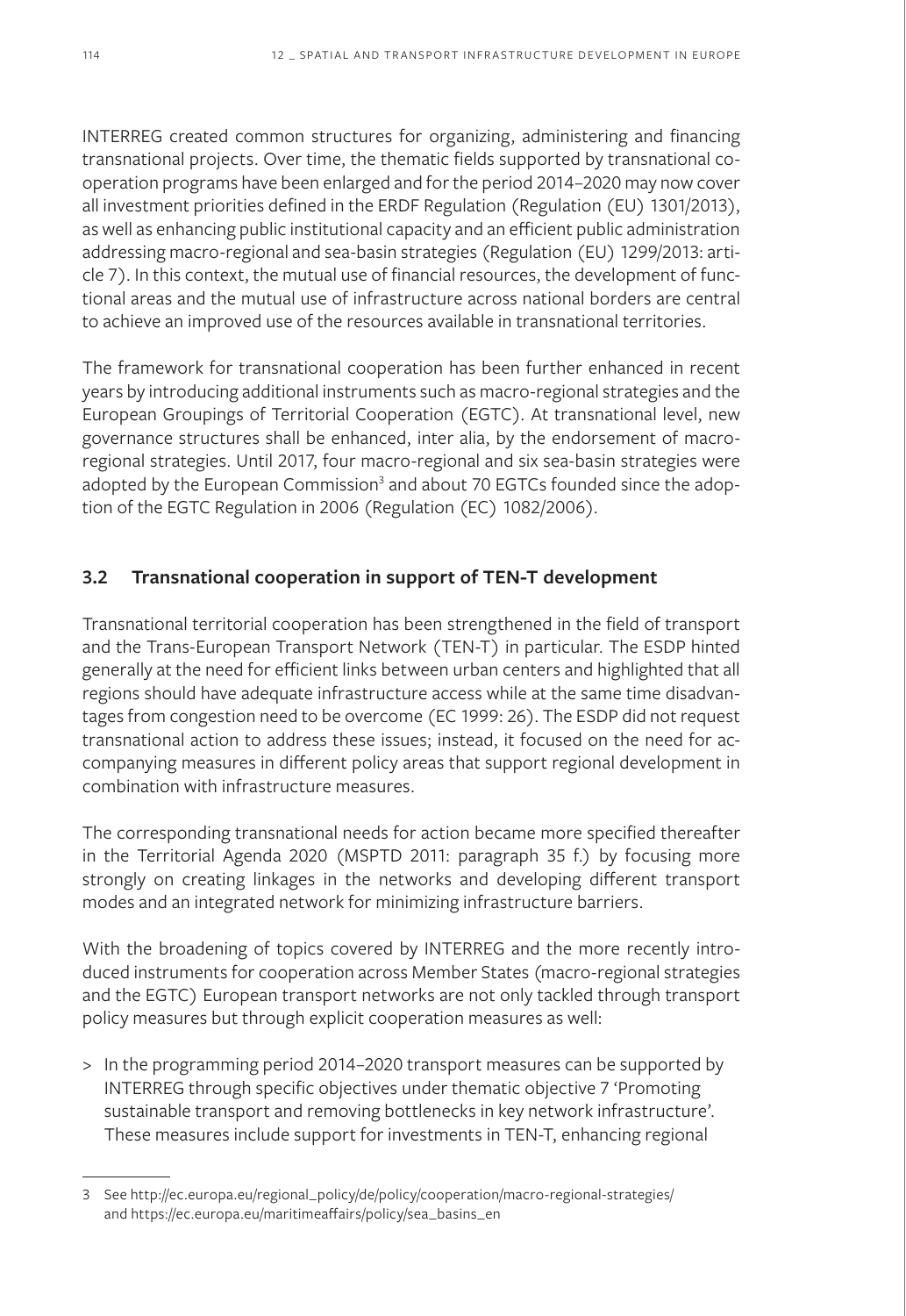mobility in connection to TEN-T infrastructure, improving low-carbon transport systems and developing high-quality railway systems (Regulation (EU) 1301/2013: article 5). In particular investment priorities 7a and 7b are directly linked to TEN-T measures and TEN-T links to secondary networks.4 As outlined in Table 1, only a few transnational cooperation programs actually engage in investment priority 7b (highlighted in bold) to contribute to enhanced mobility and functioning along the TEN-T corridors. Nevertheless, transnational cooperation programs that have a transport axis allocated at least 12% to 20% of their resources to measures under TO 7.<sup>5</sup> The examples in Chapter 3.3 illustrate how, inter alia, INTERREG programs are used for supporting corridor development.

- > All macro-regional strategies adopted so far have certain objectives, sub-objectives or policy areas and actions focusing on one or another transport aspect. While other policy fields vary strongly between the macro-regional strategies, this policy field is covered in all of them. As detailed in Table 2, most of the relevant activities within macro-regional strategies are targeted at improving intermodality, connectivity and mobility of people.
- > Most EGTCs have been founded so far in the context of cross-border cooperation, some of them have a certain transport focus. An example with an exclusive focus on TEN-T development is the PROUD EGTC focusing on a new railway line between Dresden and Prague to overcome a TEN-T bottleneck. In addition, two transnational EGTCs were specifically founded to support integrated development along transport corridors. These are the Interregional Alliance for the Rhine-Alpine Corridor EGTC and the Central European Transport Corridor (CETC) EGTC (Zillmer/Hans/Lüer et al. 2017).

Despite the potential importance of these activities facilitating cooperation and coordination in transnational territories, the analysis indicates that other policy measures are of much higher importance for TEN-T corridor development, at least for funding physical infrastructure (see Chapter 2.2).

<sup>4</sup> Investment priorities under TO 7: IP 7a – supporting a multimodal Single European Transport Area by investing in the TEN-T; 7b – enhancing regional mobility by connecting secondary and tertiary nodes to TEN-T infrastructure, including multimodal nodes.

<sup>5</sup> In some cases this also includes energy network related measures.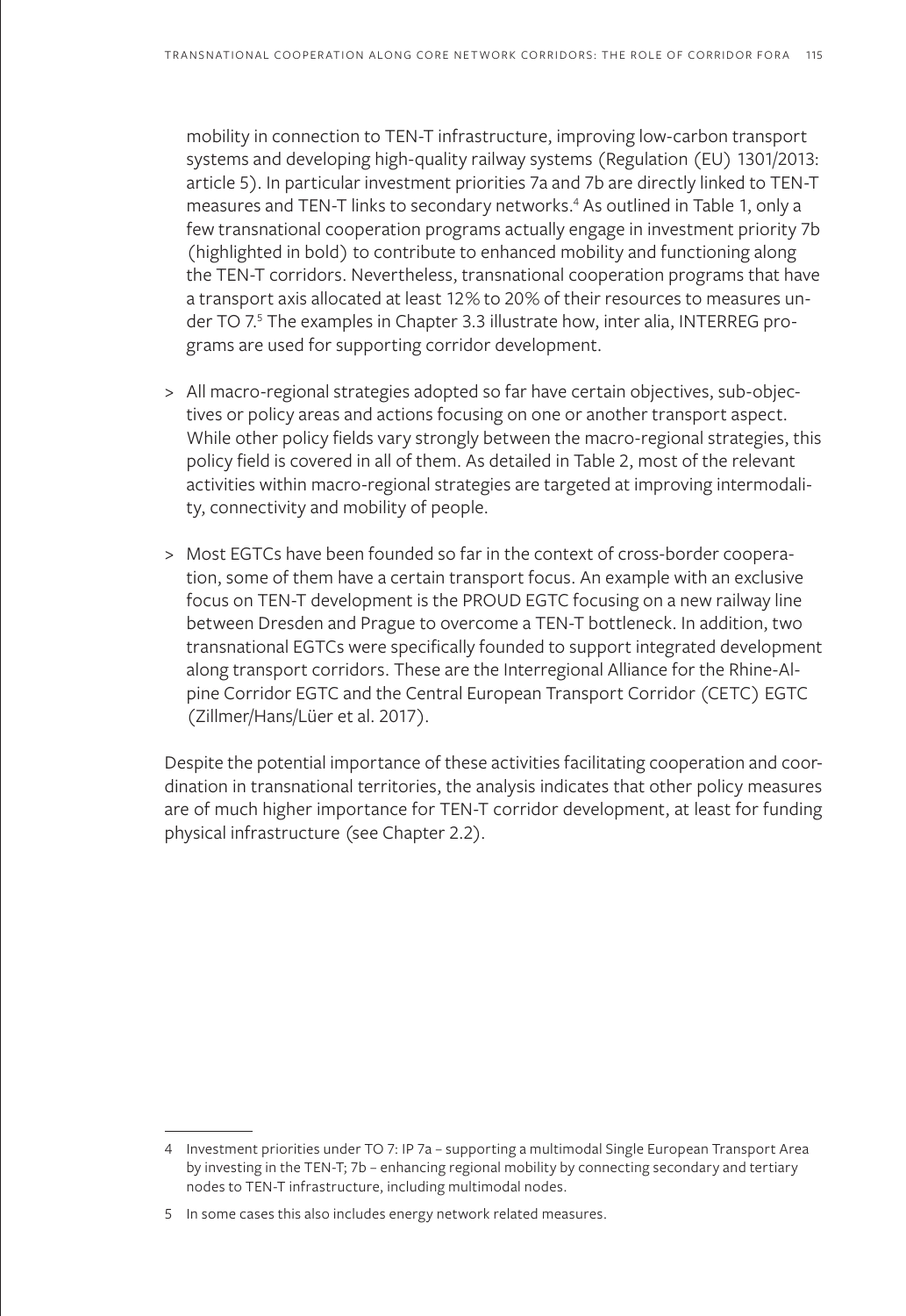| <b>INTERREG</b><br>V B program | <b>Specific objective</b>                                                                                                                                                                                                                                                                                                                                                                       | Volume<br>allocated                          |  |
|--------------------------------|-------------------------------------------------------------------------------------------------------------------------------------------------------------------------------------------------------------------------------------------------------------------------------------------------------------------------------------------------------------------------------------------------|----------------------------------------------|--|
| Central<br>Europe              | To improve planning and coordination of regional passenger<br>transport systems for better connections to national and Europe-<br>an transport networks (Investment priority (IP) 7b)                                                                                                                                                                                                           | EUR 30m<br>(12 % of OP<br>budget)            |  |
|                                | To improve coordination among freight transport stakeholders<br>for increasing multimodal environmentally friendly freight solu-<br>tions (IP 7c)*                                                                                                                                                                                                                                              |                                              |  |
| Danube<br>Region               | Support environmentally friendly and safe transport systems and<br>balanced accessibility of urban and rural areas (short title). Im-<br>prove planning, coordination and practical solutions for an envi-<br>ronmentally friendly, low-carbon and safer transport network and<br>services in the programme area contributing to a balanced acces-<br>sibility of urban and rural areas (IP 7c) | EUR <sub>42m</sub><br>(19 % of OP<br>budget) |  |
| North Sea<br>Region            | Develop demonstrations of innovative and/or improved transport<br>and logistics solutions with potential to move large volumes of<br>freight away from long-distance road transportation (IP 7c)                                                                                                                                                                                                | EUR <sub>28m</sub><br>(17 % of OP<br>budget) |  |
|                                | Stimulate the take-up and application of green transport solutions<br>for regional freight and personal transport (IP 7c)                                                                                                                                                                                                                                                                       |                                              |  |
| North-West<br>Europe           | To facilitate the implementation of transnational low-carbon solu-<br>tions in transport systems to reduce GHG-emissions in NWE (IP<br>7c)                                                                                                                                                                                                                                                      | EUR <sub>48m</sub><br>(12 % of OP<br>budget) |  |
| Adriatic-<br>Ionian<br>Region  | Enhance capacity for integrated transport and mobility services<br>and multimodality in the Adriatic-Ionian area (IP 7c)                                                                                                                                                                                                                                                                        | <b>EUR 15m</b><br>(18 % of OP<br>budget)     |  |
| <b>Baltic Sea</b><br>Region    | Interoperability of transport modes: to increase interoperability<br>in transporting goods and persons in north-south and east-west<br>connections based on increased capacity of transport actors (IP<br>7b)                                                                                                                                                                                   |                                              |  |
|                                | Accessibility of remote areas and areas affected by demographic<br>change: to improve the accessibility of the most remote areas and<br>regions whose accessibility is affected by demographic change<br>based on increased capacity of transport actors (IP 7b)                                                                                                                                | EUR 66m<br>(24% of OP<br>budget)             |  |
|                                | Maritime safety: to increase maritime safety and security based<br>on advanced capacity of maritime actors (IP 7c)                                                                                                                                                                                                                                                                              |                                              |  |
|                                | Environmentally friendly shipping: to enhance clean shipping<br>based on increased capacity of maritime actors (IP 7c)                                                                                                                                                                                                                                                                          |                                              |  |
|                                | 'Environmentally friendly urban mobility': to enhance environ-<br>mentally friendly transport systems in urban areas based on in-<br>creased capacity of urban transport actors (IP 7c)                                                                                                                                                                                                         |                                              |  |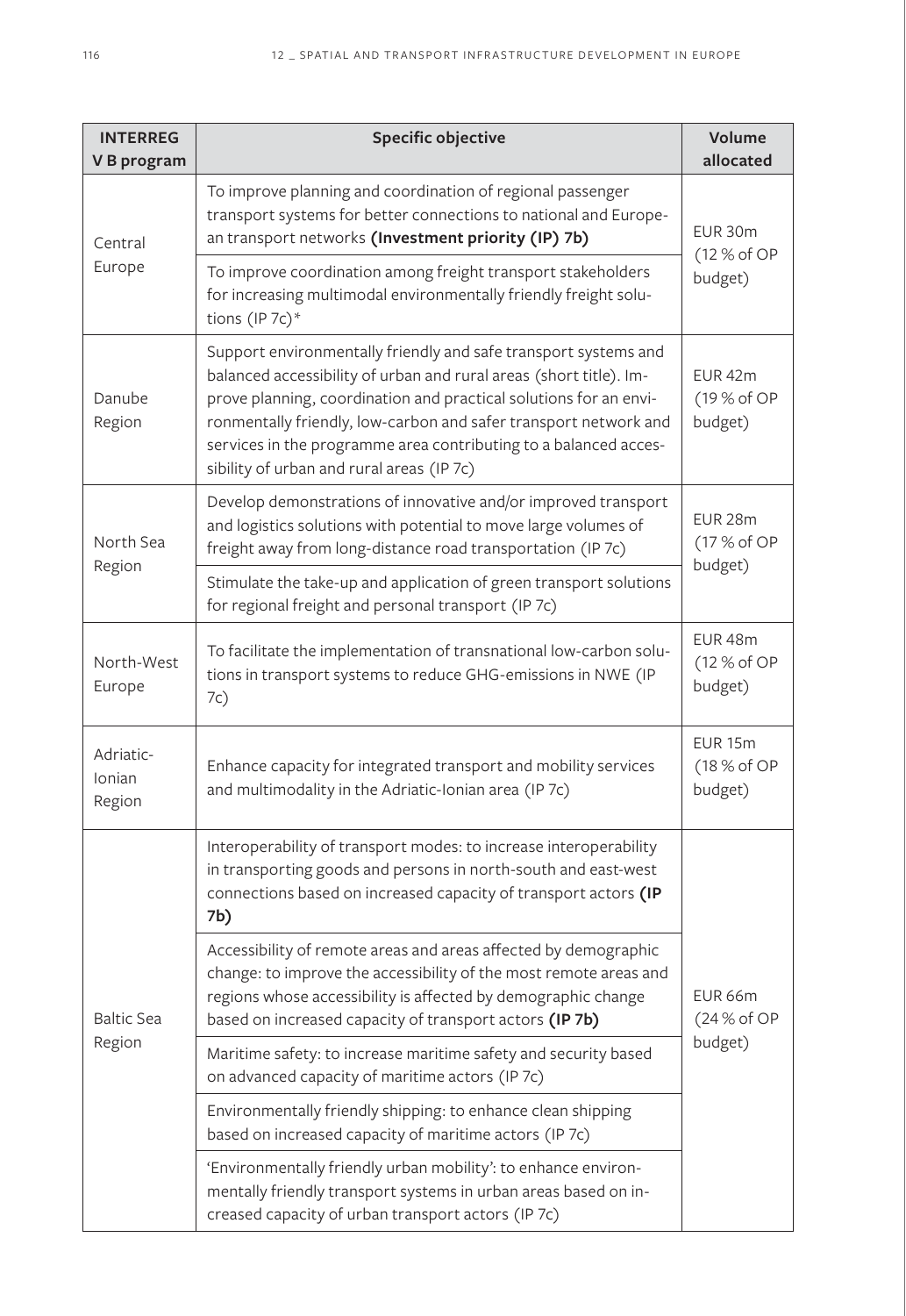| <b>INTERREG</b><br>V B program | <b>Specific objective</b>                                                                      | Volume<br>allocated              |
|--------------------------------|------------------------------------------------------------------------------------------------|----------------------------------|
| Amazonia                       | Accroître la mobilité des personnes et des biens au sein de<br>l'espace de coopération (IP 7c) | EUR 6m<br>(33 % of OP<br>budget) |

\* Investment priority 7c – developing and improving environmentally-friendly (including low-noise) and low-carbon transport systems, including inland waterways and maritime transport, ports, multimodal links and airport infrastructure, in order to promote sustainable regional and local mobility.

*Tab. 1: Thematic foci of INTERREG VB programs 2014–2020 in the field of transport / Source: INTERREG ADRION 2015; INTERREG Amazonie 2014; INTERREG Baltic Sea Region 2015; INTERREG Central Europe 2016; INTERREG Danube 2017; INTERREG North Sea Region 2015; INTERREG North-West Europe 2015*

| Macro-<br>regional<br>strategy         | Relevant policy field /<br>pillar                                                                                           | Specific objectives, priorities and actions                                                                                                                                                                                                                                                                             |
|----------------------------------------|-----------------------------------------------------------------------------------------------------------------------------|-------------------------------------------------------------------------------------------------------------------------------------------------------------------------------------------------------------------------------------------------------------------------------------------------------------------------|
| <b>EUSAIR</b><br>(Adriatic-<br>Ionian) | Pillar 2 – Connecting the<br>Region                                                                                         | Two of three objectives and topics are linked<br>to transport:<br>to strengthen maritime safety and securi-<br>$\geq$<br>ty and develop a competitive regional in-<br>termodal port system;<br>> to develop reliable transport and inter-<br>modal connections with the hinterland,<br>both for freight and passengers. |
| <b>EUSALP</b><br>(Alpine)              | Pillar 2 – Mobility and<br>Connectivity                                                                                     | One relevant action:<br>to promote intermodality and interopera-<br>$\geq$<br>bility in passenger and freight transport.                                                                                                                                                                                                |
| <b>EUSBSR</b><br>(Baltic Sea)          | Objective - Connect the<br>region, with one of three<br>priorities: improve inter-<br>nal and external trans-<br>port links | One of four sub-objectives is explicitly linked<br>to transport:<br>> good transport connections                                                                                                                                                                                                                        |
| <b>EUSDR</b><br>(Danube)               | Pillar 1 - Connecting the<br>Danube Region                                                                                  | One of three priority areas is linked to trans-<br>port:<br>to improve mobility and multimodality                                                                                                                                                                                                                       |

*Tab. 2: Thematic foci of macro-regional strategies related to TEN-T development / Source: EC 2009, 2010a, 2010b, 2014a, 2014b, 2015a, 2015b, 2017a*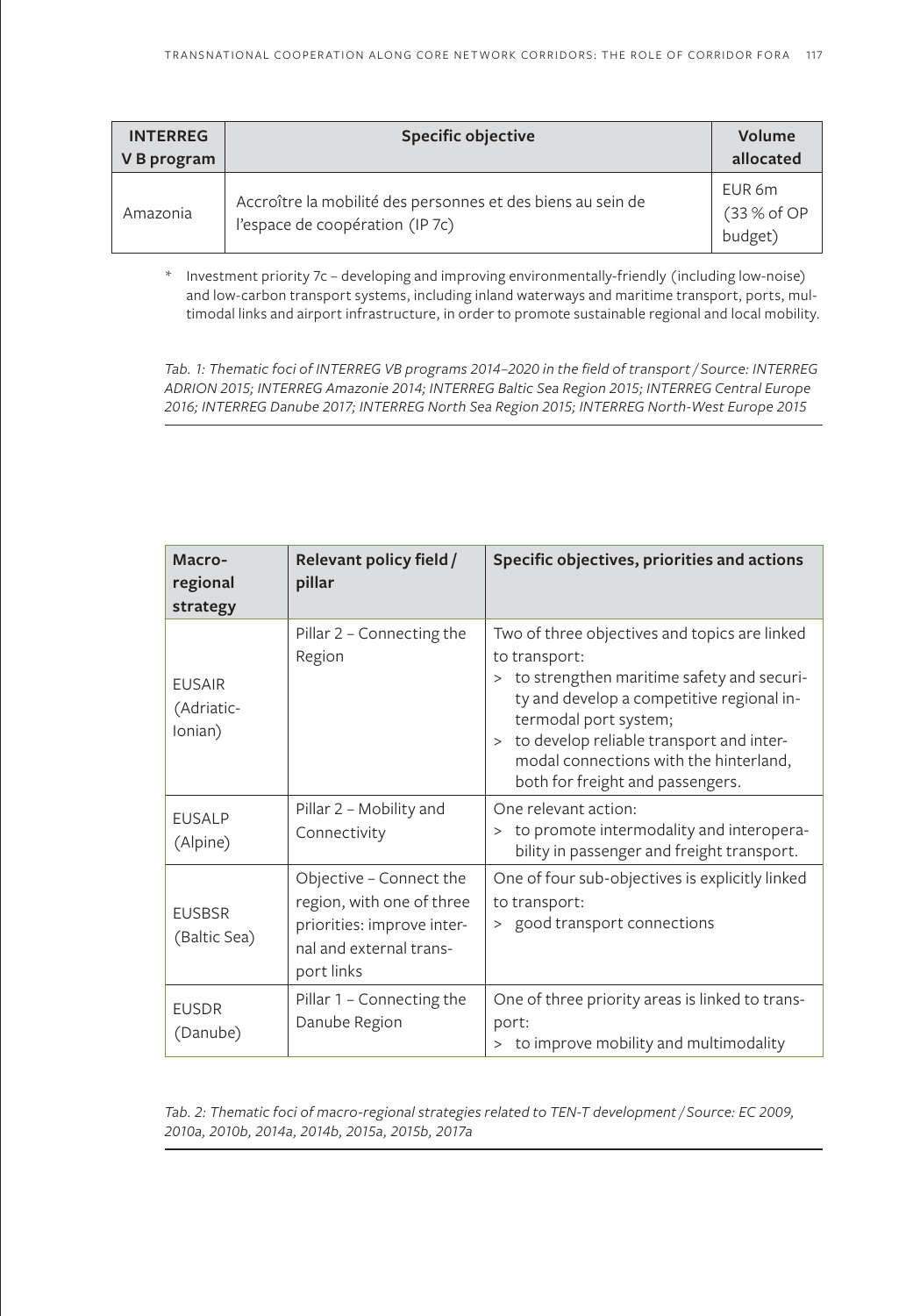#### **3.3 Existing approaches on different scales**

The cooperation of regions, municipalities, chambers of commerce, infrastructure operators and other public and private players along transport corridors already existed before Core Network Corridors were established. Especially INTERREG B projects<sup>6</sup> were used by regional and local players to strengthen the orientation towards transport corridors and corridor development. The following examples illustrate the diversity of existing activities and approaches on different spatial scales and how especially local and regional players currently support integrated corridor development by means of bottom-up initiatives.

**Interregional Alliance for the Rhine-Alpine Corridor EGTC.** The origins of the EGTC (European Grouping of Territorial Cooperation), which was founded in April 2015, go back to the INTERREG IV B project and the INTERREG V B Strategic Initiative CODE24. In contrast to cooperation on a project basis, the EGTC with its own legal personality allows for long-term and more sustainable cooperation. 21 members from six countries along the Rhine-Alpine Corridor (BE, CH, DE, FR, IT, NL) cooperate together to represent local and regional interests on higher levels (see Fig. 1), coordi-



*Fig. 1: Stakeholders along the Rhine-Alpine Corridor / Source: Authors' representation, based on Interregional Alliance for the Rhine-Alpine Corridor EGTC 2017: 2*

<sup>6</sup> Relevant examples from the funding period 2007–2013 are, i. a., "SONORA – SOuth-NORth Axis. Improving Transport Infrastructure And Services Across Central Europe" (2008–2012), "SCANDRIA – The Scandinavian-Adriatic Corridor For Growth And Innovation" (2009–2012), "TRANSITECTS – Transalpine Transport Architects – Improving Intermodal Solutions For Transalpine Freight Traffic" (2009–2012) and "CODE24 – Corridor Development Rotterdam-Genoa" (2010–2015).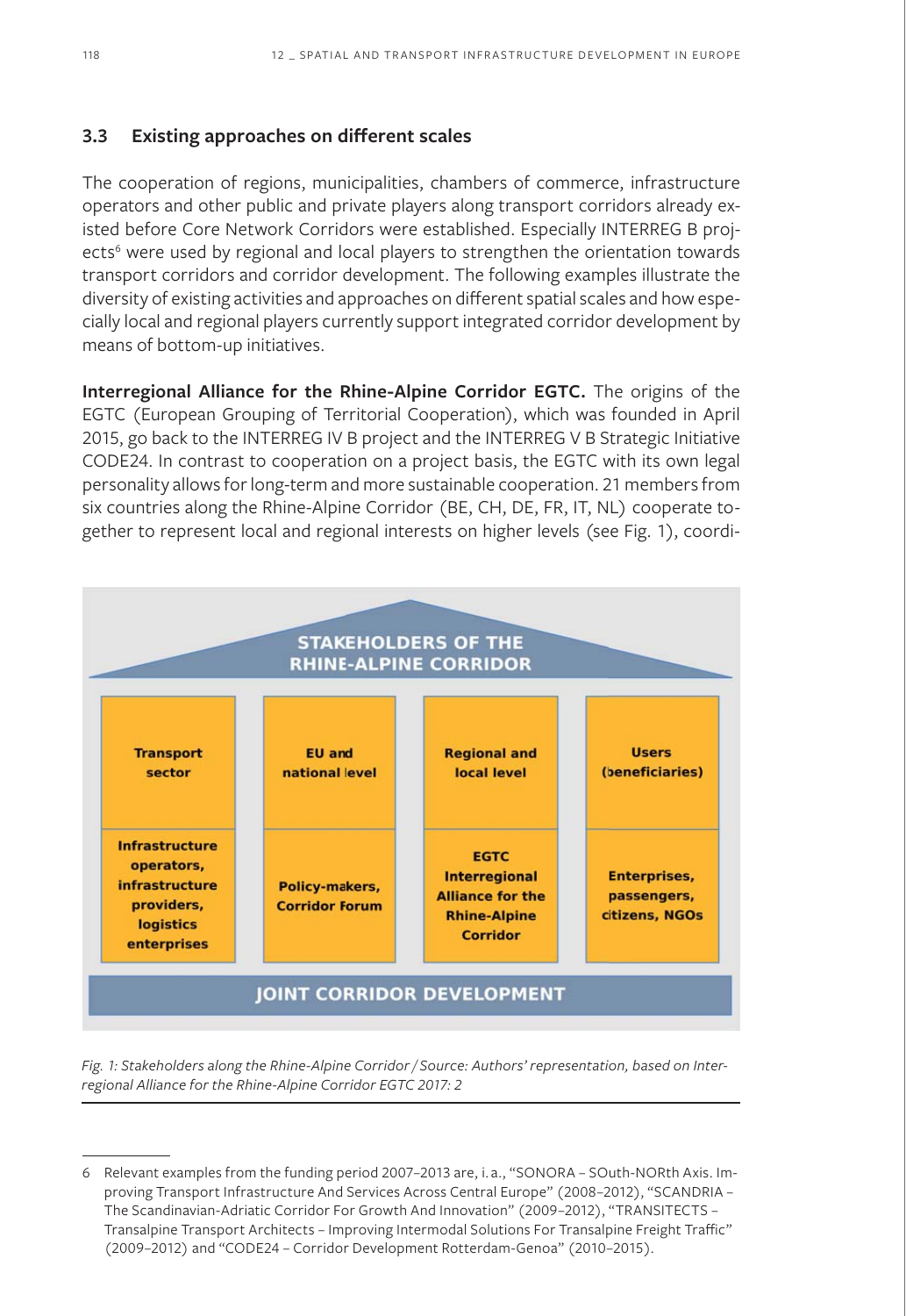nate regional development in the corridor, apply for funding conjointly, provide a platform for exchange and improve the visibility of the corridor (Interregional Alliance for the Rhine-Alpine Corridor EGTC 2015: 5). The EGTC was approved as a full member of the Corridor Forum of the Rhine-Alpine Corridor in May 2015, only one month after its foundation. Gaining access to the forum would not have been possible for most individual members of the EGTC. It is furthermore easier now to get access to relevant information and promote local and regional interests at EU level (Zillmer/Lüer 2017: 16). The EGTC leads a CEF project on high-speed rail integration<sup>7</sup> and is a partner in a Horizon 2020 project on the integration of urban nodes in the Core Network Corridors<sup>8</sup>.

**Scandria**<sup>®</sup>. Scandria<sup>®</sup> is an umbrella for various activities, projects and initiatives along the Scandinavian-Adriatic Corridor, which mainly overlaps with the Scandinavian-Mediterranean Core Network Corridor. So far, 13 projects are part of the Scan- $\text{dria}^{\circledR}$  project family, all of which have been or are currently implemented with funding from different INTERREG B programs.<sup>9</sup> Some projects refer to single sections of the corridor, e.g. the Baltic Sea, the area from the Öresund Region to Hamburg, or the



*Fig. 2: Stakeholder structure of the Scandria®2Act project / Source: https://www.scandria-corridor.eu/ index.php/de/scandria-2act/partnership (edited)*

<sup>7</sup> http://egtc-rhine-alpine.eu/projects/

<sup>8</sup> http://egtc-rhine-alpine.eu/news/2187-2/

<sup>9</sup> In the funding period 2014–2020, the Scandria®Corridor intersects four INTERREG B programs: the Baltic Sea Region, Central Europe, the Danube Region and the Alpine Space.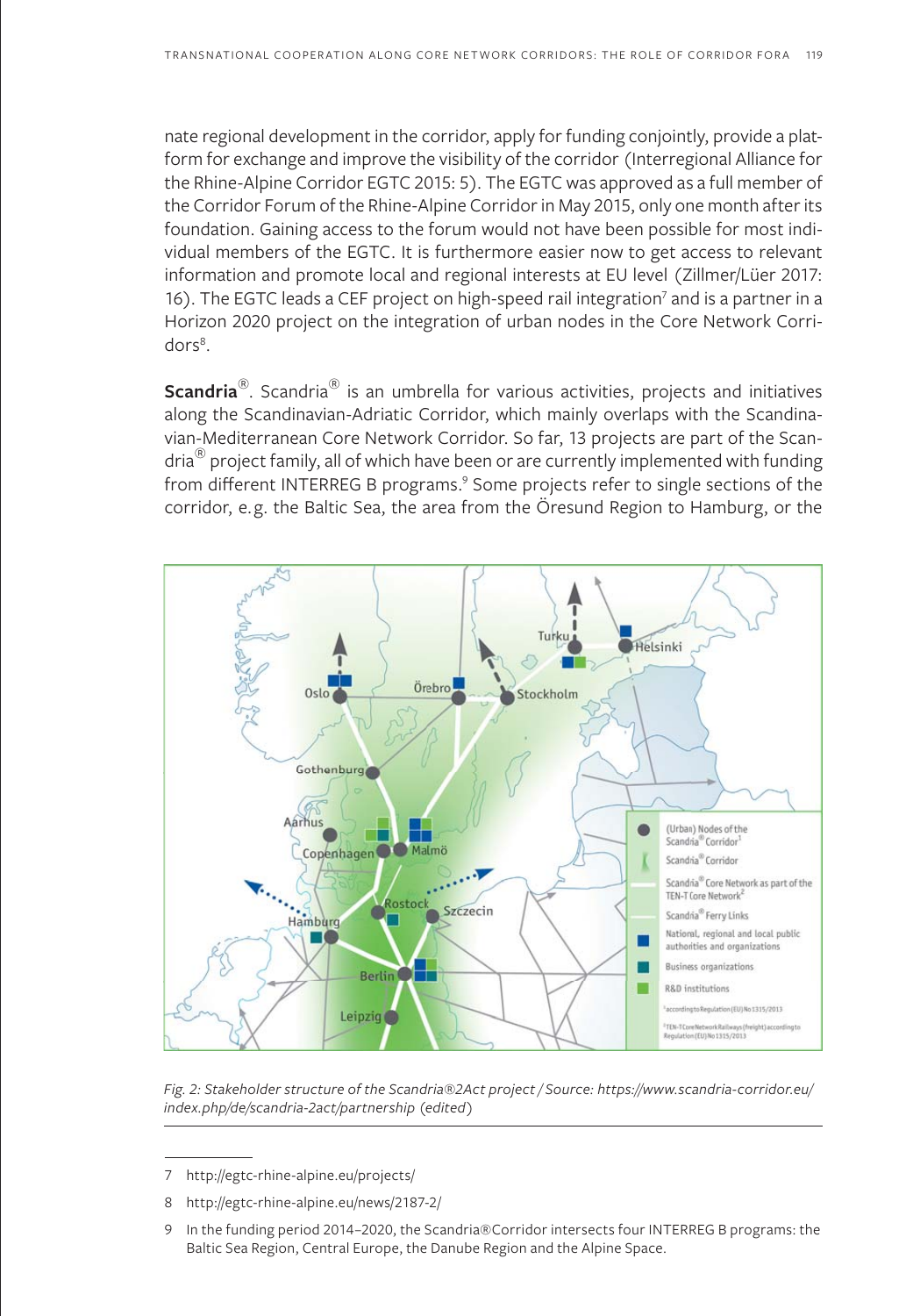Alps, whereas other projects cover the entire corridor. All of them, however, look at different aspects of corridor development, from sustainable transport modes and green corridor development to governance and cluster cooperation.<sup>10</sup> The Scandria<sup>®</sup> Alliance is a transnational platform of different transport associations, logistics initiatives, political committees and other relevant networks for exchange, communication and cooperation on logistics, economic cooperation and governance issues.<sup>11</sup> The most recent activity is the Scandria<sup>®</sup> 2Act project<sup>12</sup> (2016–2019) with Finish, Scandinavian and German partners (see Fig. 2) working on the deployment of clean fuels and multimodal transport services. In addition, the project intends to develop further the Scandria<sup>®</sup> Alliance as a laboratory and platform for permanent dialogue and exchange between different players from the nodes and the corridor.<sup>13</sup>

**EUREGIO Freight Corridor.** In the German-Dutch border region of the EUREGIO, local and regional players (see Tab. 3) intend to elaborate a joint strategy about how to further develop the cross-border logistics sector along the TEN-T corridor crossing their region.14 Based on an analysis of the infrastructure networks, transport flows and interoperability issues, an action program with a comprehensive set of measures and approaches on various scales was developed (Lüer/Schürmann/Harmsen et al. 2017: 60 ff.). On corridor level, the activities in the EUREGIO are acknowledged as a regional effort to develop (a) alternative solutions for an important missing cross-border link (between the Twente Canal and the Mittelland Canal) and (b) a strong logistics hotspot on the North Sea-Baltic Corridor (Proximare 2014: 243 f.).

| Level        | Germany                                                 | <b>Netherlands</b>            |  |
|--------------|---------------------------------------------------------|-------------------------------|--|
| Sub-national | 2 federal states ('Land')                               | 4 provinces ('provincie')     |  |
| Regional     | 5 districts ('Landkreis')                               | 2 regions ('regio')           |  |
| Local        | 2 municipalities ('Stadt')                              | 2 municipalities ('gemeente') |  |
| Cross-border | EUREGIO with 129 member municipalities (104 DE + 25 NL) |                               |  |
| Others       | 2 Chambers of Commerce ('IHK')                          |                               |  |

*Tab. 3: Project partner structure of the EUREGIO Freight Corridor project / Source: Authors' representation*

These three approaches give a hint at the diversity of existing activities. The comparison of the two figures and the table above highlights the individual approaches to involving specific stakeholders. Although they differ in many regards (e. g. territorial scale, degree of institutionalization, thematic focus, involved players), they all have in common that they refer to the integrated development of Core Network Corridors

<sup>10</sup> http://www.scandria-corridor.eu/index.php/en/projects

<sup>11</sup> http://www.scandria-corridor.eu/index.php/en/alliance

<sup>12</sup> http://www.scandria-corridor.eu/index.php/en/projects/scandria2-act

<sup>13</sup> http://www.scandria-corridor.eu/index.php/en/scandria-2act/corridor-governance

<sup>14</sup> https://www.keep.eu/keep/project-ext/42848/EUREGIO%20G%C3%BCterkorridor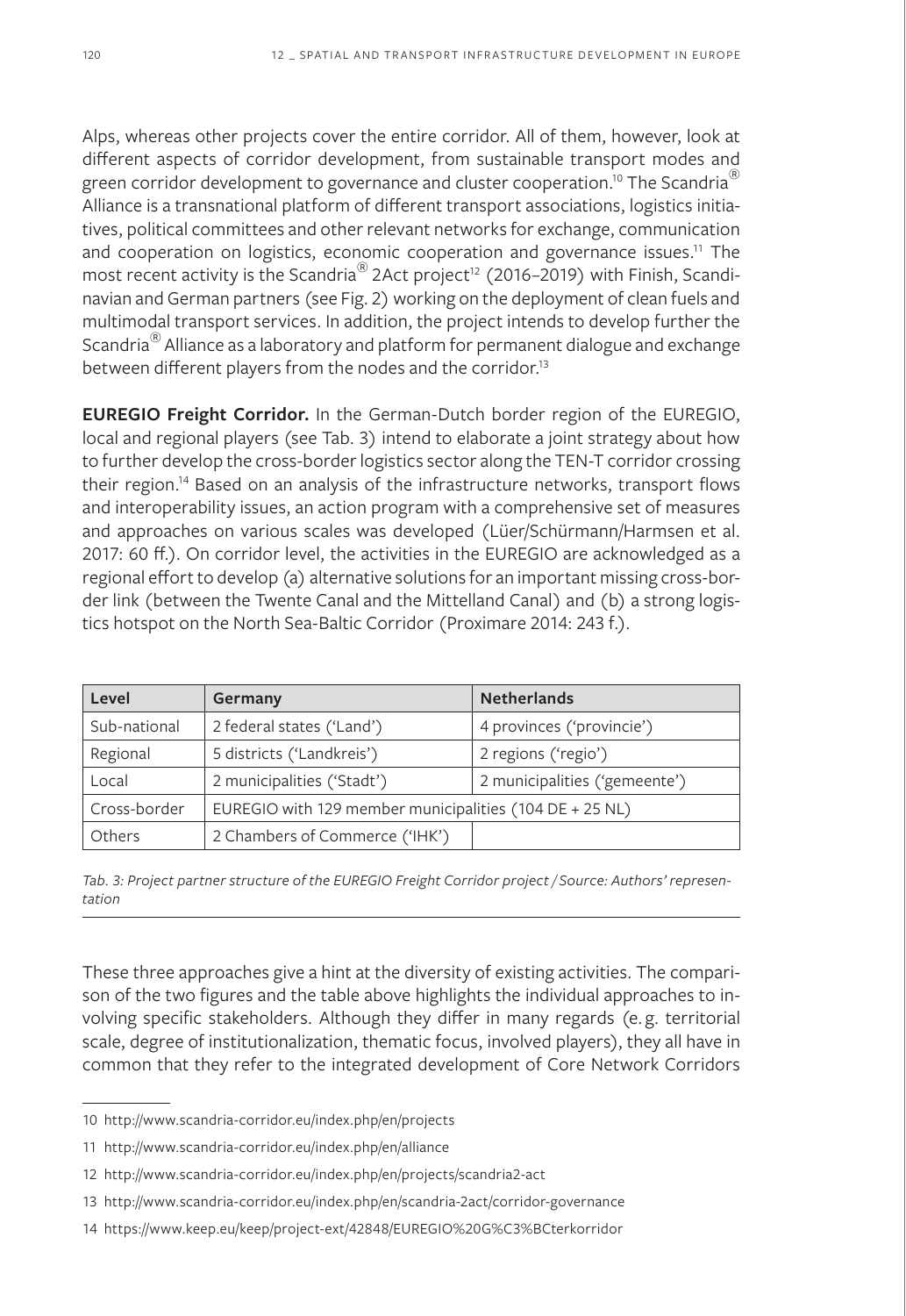and the integration of local and regional perspectives and interests in corridor development. Nevertheless, it is important to underline that such activities are organized bottom-up. They refer to, but do not necessarily depend on, the existence of the Core Network Corridors – in contrast to the nine Corridor Fora.

## **4 Corridor Fora as a new instrument for transnational cooperation in TEN-T corridors**

The Corridor Fora are directly related to the nine Core Network Corridors, i.e. each Core Network Corridor has its own Corridor Forum. The Forum has the task to bring together various players from the Member States concerned, such as national and regional authorities, transportation companies and infrastructure operators to support the implementation process. Hence, the Corridor Fora are an important new transnational instrument, set up for the funding period 2014–2020 for the first time. Their potential role is also stressed by the European Commission who points out that the Corridor Fora can provide a basis for various dialogues, ranging from identifying Key Performance Indicators (KPIs) and further project-list development to exchange on specific corridor development topics within and between different corridors (Balázs/Bodewig/Brinkhorst et al. 2016: 4). This chapter starts with a general review of the role of Corridor Fora (Chapter 4.1). It then analyzes this role in view of stakeholder involvement (Chapter 4.2) and contents discussed in the fora (Chapter 4.3) using the example of three Core Network Corridors. Based on these findings, Chapter 4.4 develops some pointers for potential improvements of Corridor Fora in general. In turn, these provide the grounds for more specific conclusions on the Orient/East-Med Core Network Corridor in Chapter 5.

## **4.1 The role of the Corridor Fora**

The Corridor Fora are meeting places for stakeholders from the corridor and impact on transnational cooperation between members. Three main elements can be identified that are particularly relevant for the stakeholders:

> **Policy coordination and lobbying.** Corridor Fora are defined as consultative fora (Regulation (EU) 1315/2013: article 46.1), and are, hence, not decision-making bodies with regard to the formulation or implementation of national transport and infrastructure policies. Instead, a Corridor Forum rather allows its members to coordinate and compare their respective policies and lobby for their own interests. The forum helps its members to get an overview and better understanding of project plans, priorities and relevant activities in other countries, i.e. their respective implementation status, what progress has been made, which challenges need to be tackled etc. In this way, the forum shall help to develop and work on the European dimension of national transport policies. This is especially relevant for smaller countries. For them, the forum is a good opportunity to present their activities and ideas of cross-border, transnational or European relevance to public authorities and infrastructure operators from big or neighboring countries.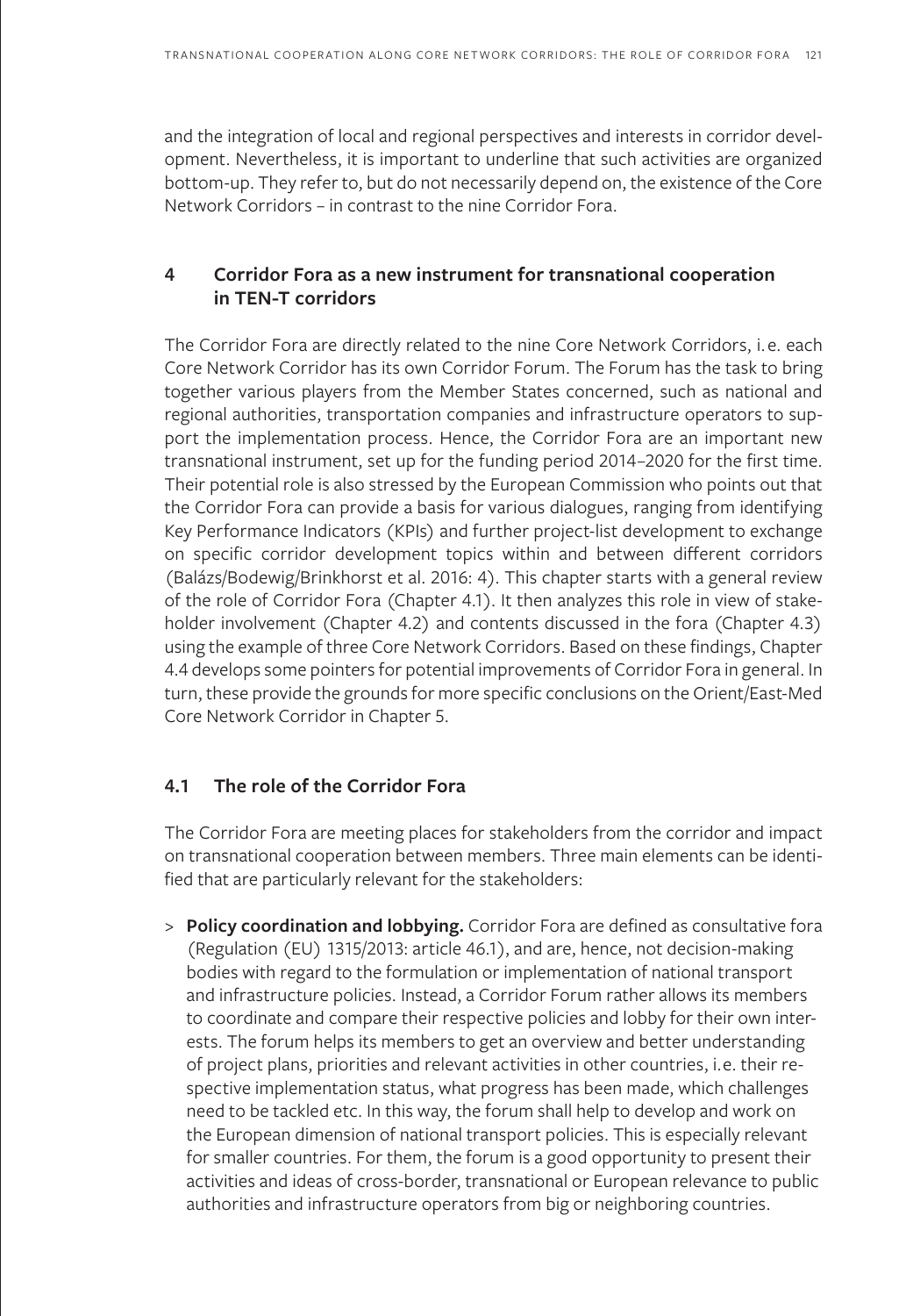- > **Networking and learning.** Besides its official role as recorded in the TEN-T regulation, a Corridor Forum also allows its members to learn from each other and exchange good practices and experience. Such networking activities often take place bilaterally outside the meeting room. The Corridor Forum can thus contribute to the development of transnational networks between stakeholders from different Member States and exchange that reaches out to activities that are not directly related to the Corridor Forum.
- > **Activation and stimulation.** Following from the above, one can conclude that forum meetings are also a source of inspiration. Members make use of the forum to look for cooperation partners to prepare joint project proposals and apply for funding. It is a place where new ideas are generated and information on available funding sources (e.g. loans for green shipping) is provided. Stakeholders can furthermore benefit from the forum as they realize the need and added value of preparing and implementing activities related to corridor development, e.g. to develop regional transport strategies or lobby for the interests of cross-border regions.

When discussing the role of the Corridor Fora, two further elements are to be considered that are crucial for the success of the Corridor Fora and the role they play in the process of further developing the implementation of the TEN-T Core Network:

- > **European Coordinators.** Each corridor has a European Coordinator who chairs the forum meetings. They are key persons for preparing and holding forum meetings. According to the TEN-T regulation, the Corridor Forum is directly related to the European Coordinator. The Forum shall assist him/her in implementing the work plan (Regulation (EU) 1315/2013: article 46.1). The work plan includes an analysis of the development of the corridor as well as a description of the characteristics, cross-border sections and objectives of the corridor (ibid.: article 47.1). It is nevertheless important to consider that the European Coordinator has no real power. She/he cannot commit members to taking, preparing or implementing certain measures. Instead, it is his/her responsibility to prepare meetings, develop appealing formats, produce inputs, moderate the meetings and find common ground in case of controversy. This makes the Coordinator the key person to keep everybody motivated and maintain a high level of participation, which is the actual added value of the forum. The success of the Corridor Fora therefore depends on an appealing format and new ideas to attract as many stakeholders as possible, and in this way maintain and further develop the Corridor Fora as relevant meeting places.
- > **Working groups.** The European Coordinator can set up thematic working groups with regard to modal integration, interoperability and cross-border sections (Regulation (EU) 1315/2013: article 46.2). Here, more content-oriented discussions take place. In the Corridor Fora of the three corridors concerned, working groups were set up with regard to ports and terminals, inland waterways, crossborder rail sections, urban nodes and regions. The working groups complement the Corridor Fora as they are more focused on specific issues and allow for de-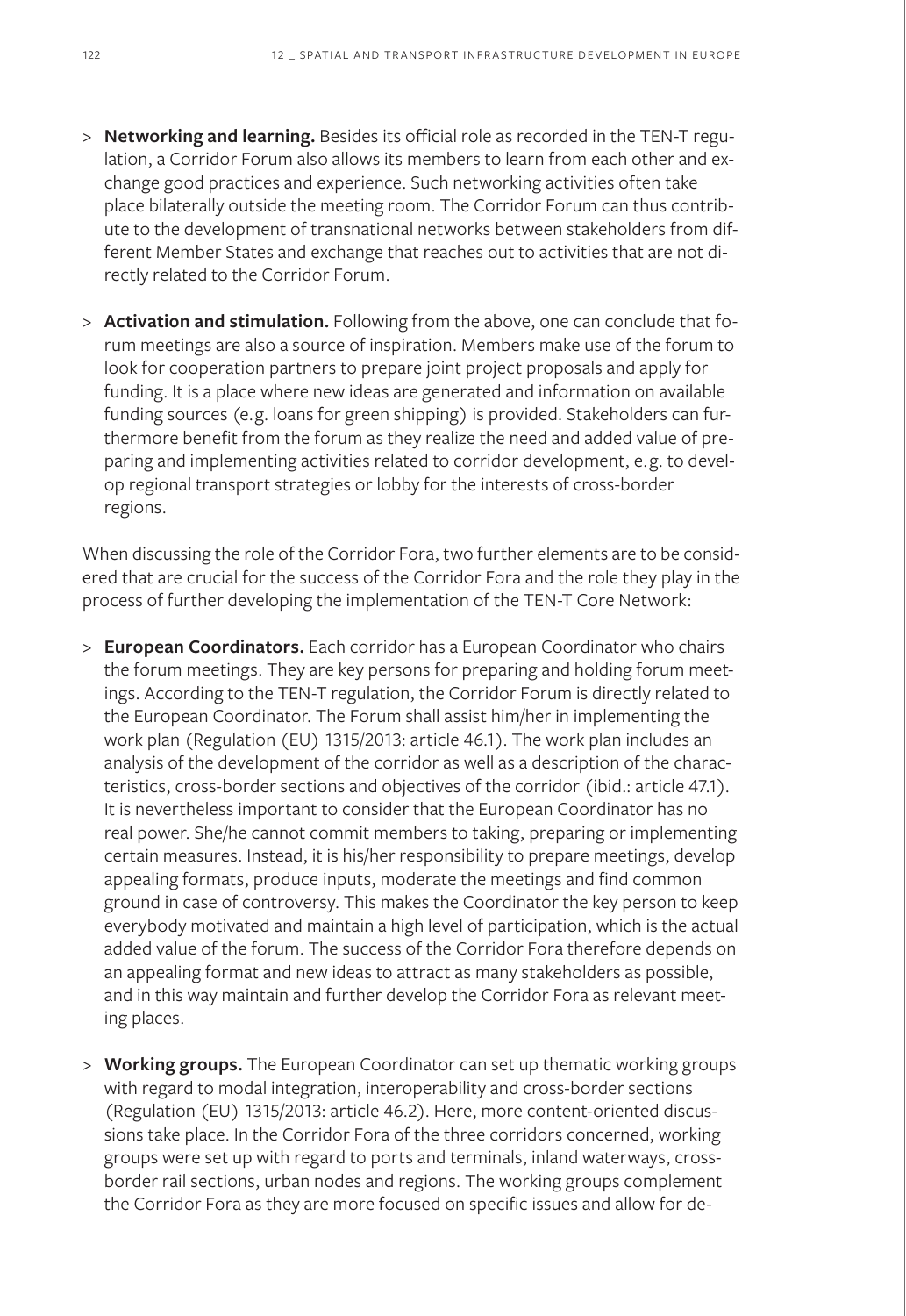tailed discussions about different views on relevant issues, exchange of experience, existing needs and approaches on how to address these needs. In this way, the working groups help prepare the actual forum meetings, and the outcome of the working group meetings feed into, and are presented at, the Corridor Fora. Especially for stakeholders from regional and local levels and the business sector, these meetings are interesting as the meetings of the Corridor Fora often focus on national stakeholders and coordination between Member States.

## **4.2 Stakeholders in three Corridor Fora**

The main stakeholder groups that are represented in the Corridor Fora are public authorities, infrastructure operators and network providers. Furthermore, transportation companies and consultants are invited to the meetings. The following focuses on the Rhine-Alpine and North Sea-Baltic Corridors in comparison with the Orient/East-Med Corridor.

Public authorities mainly come from the national and regional level, with a higher share of regional authorities in the Rhine-Alpine and North Sea-Baltic corridors, respectively, than in the forum of the Orient/East-Med Corridor, in which national authorities are more present and make up the largest individual group of stakeholders (see Tab. 3).

At national level, mainly transport ministries, agencies and other regulatory authorities are involved. Regional authorities comprise a wide range of administrative levels, from county to state level, and also include associations and other groupings of cooperation (e.g. Association of Hungarian County Administrations, Interregional Alliance for the Rhine-Alpine Corridor EGTC). Individual local authorities are not found in any forum. In some cases though, they are represented by associations (Union of Cyprus Municipalities, Association of Local Authorities in Lithuania). The German city states of Berlin, Bremen and Hamburg are an exception as they are also municipalities but are counted here as regional authorities due to their status as German *Länder*.

The largest stakeholder groups in all three Corridor Fora are infrastructure operators and network providers. They own, maintain and provide physical infrastructure for transportation and handling of freight and can be both privately and publicly owned. Within this group, representatives of node infrastructure (ports, terminals, airports) are more visible than network infrastructures (railways, roads, waterways). However, it is important to consider that this is due to the fact that there are fewer networks than nodes, i.e. in many cases one stakeholder covers the network of an entire country.

A third group of stakeholders represented in the Corridor Fora are transportation companies, i.e. companies that offer logistics services or intermodal transport chains, not only but mainly in the railway sector. It is important to note that many stakeholders are active in different fields as they both operate infrastructure and provide trans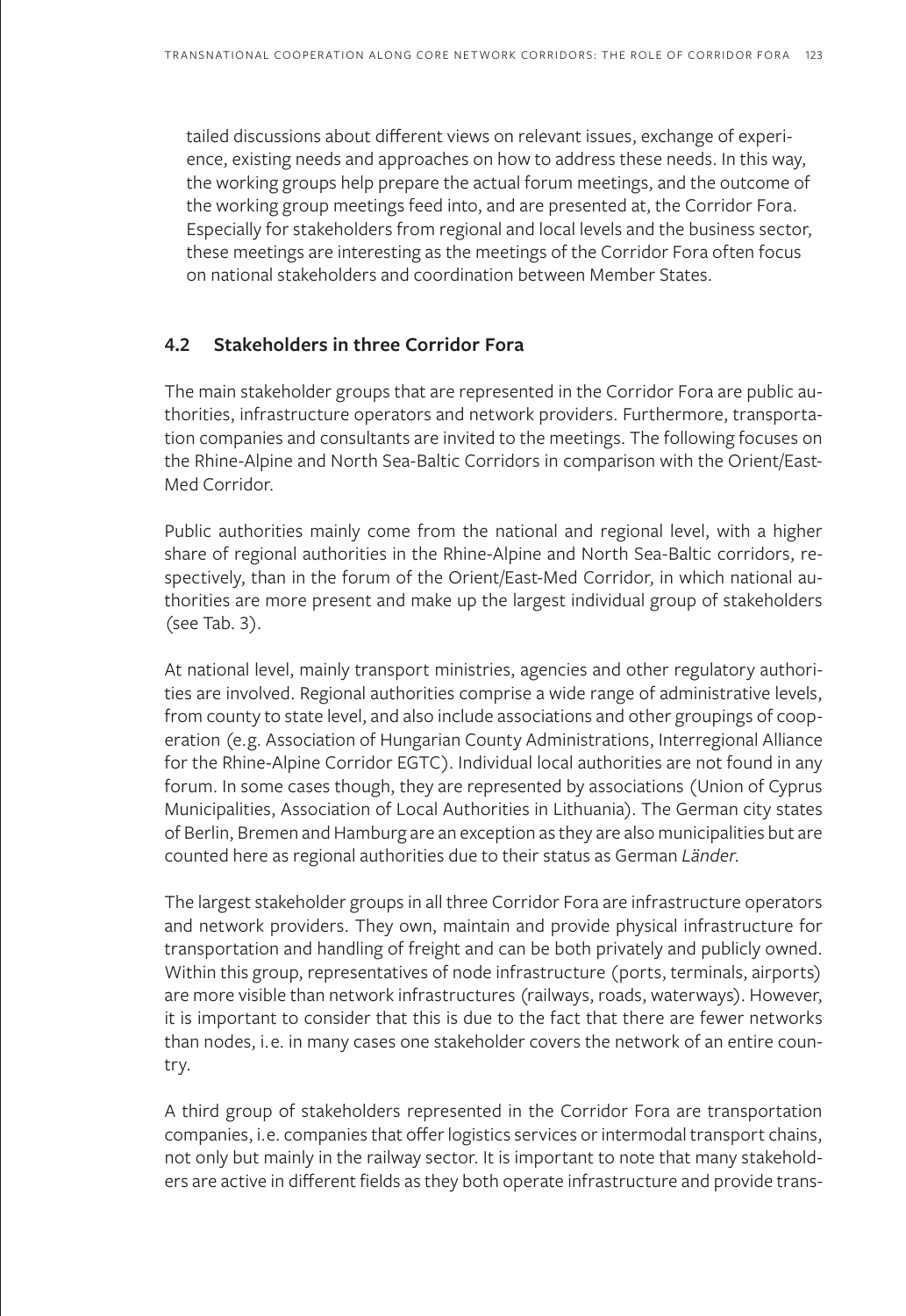port and logistics services.<sup>15</sup> For example, the Dutch railway organization ProRail is a government agency that is responsible for the building, maintenance, management and security of the Dutch railway network and the allocation of railway capacities to transportation operators. It is therefore both a national supervisory authority and a network provider but was counted here as a network provider due to its very specific role and function for the Dutch railway system. Another example is the German stakeholder RheinCargo, owned by local port authorities and railway companies. RheinCargo operates several ports. Here it offers port logistics services, but in addition also transportation services by train. Hence, RheinCargo is both an infrastructure provider and a transportation company, and was therefore counted twice for the North Sea-Baltic Corridor Forum.

| Type of stakeholder                       | <b>Rhine-Alpine</b> | North Sea-<br><b>Baltic</b> | Orient/<br>East-Med    |
|-------------------------------------------|---------------------|-----------------------------|------------------------|
| Public authorities                        | 23                  | 39                          | 46                     |
| National authorities                      | 9                   | 12                          | 26                     |
| Regional authorities (incl. EGTC)         | 14                  | 26                          | 19                     |
| Local authorities                         |                     | 1                           | 1                      |
|                                           | 30                  | (association)<br>58         | (association)<br>49    |
| Infrastructure operators and<br>providers |                     |                             |                        |
| Ports and terminals                       | 12                  | 27                          | 20                     |
| Airports                                  | 6                   | 16                          | 12                     |
| Railways                                  | 6                   | 9                           | 9                      |
| Roads                                     | 3                   | 5                           | 8                      |
| Waterways                                 | $\overline{2}$      | 1                           |                        |
| No specific mode                          | 1                   | ٠                           | ٠                      |
| Transportation companies                  | $\overline{2}$      | 3                           | 6                      |
| Railways                                  | $\overline{2}$      | 3                           | 5                      |
| Roads                                     |                     | ٠                           | 1                      |
| Transport consultants                     | 6                   | ٠                           |                        |
| Others                                    | 7                   | 9                           | 15                     |
| Total                                     | 68 (0)*             | $107(2)$ *                  | 116 $(4)$ <sup>*</sup> |

\* In brackets: Number of institutions that were counted twice

*Tab. 4: Types of stakeholders invited to Corridor Fora Meetings / Source: Authors' analysis of available stakeholder lists*

<sup>15</sup> For this reason, some stakeholders have been counted twice. The forum-specific number of double counts is mentioned in the table; under 'Total' in brackets. In order to avoid a high number of double counts, which would distort the overview, a stakeholder was only counted twice if no clear focus could be identified. The categorization nevertheless depends on the personal assessment of the authors and might be biased by the quality and up-to-dateness of available information (in English) and the language competences of the authors.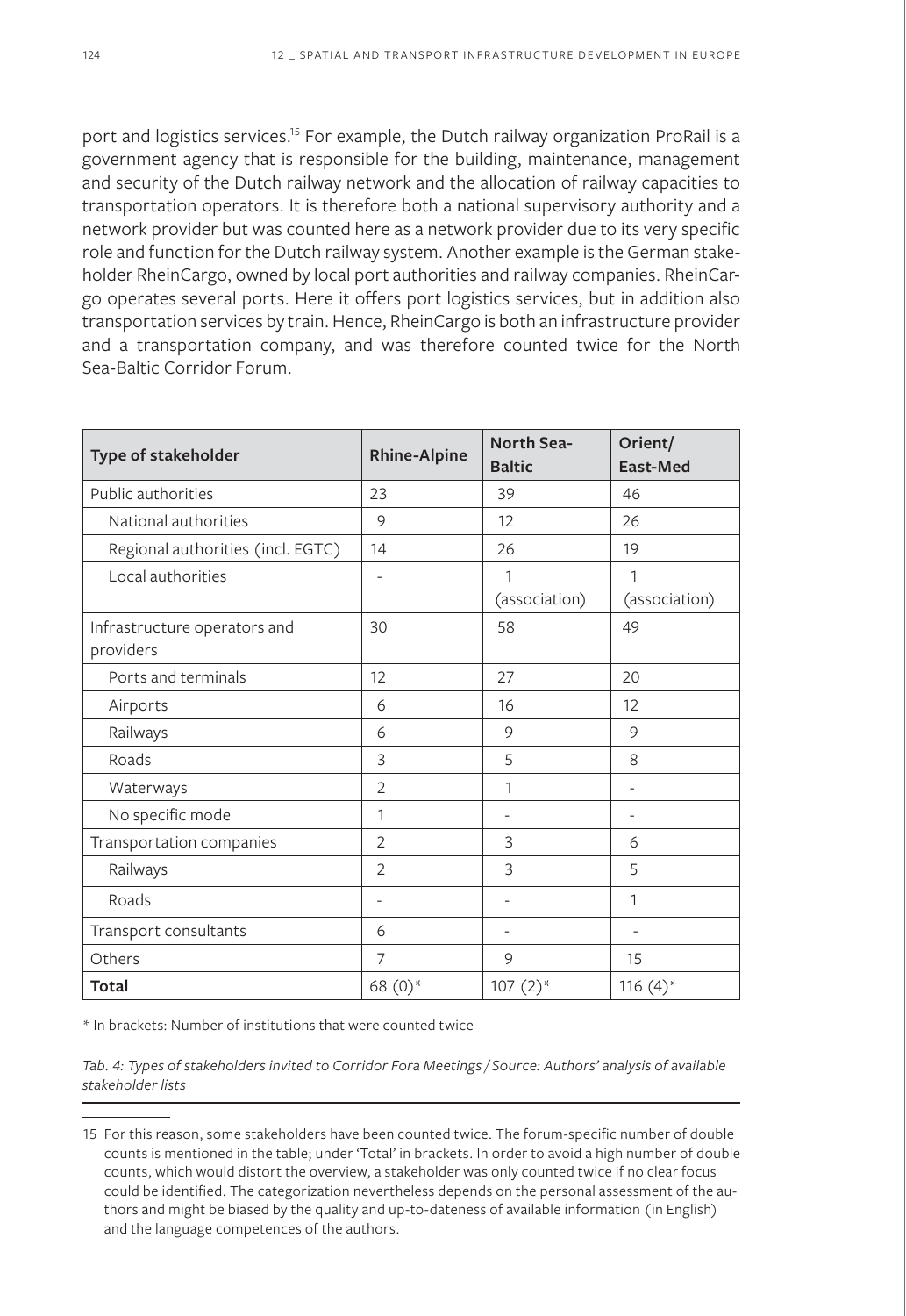Besides the general structure of stakeholders that are invited to forum meetings, several differences between stakeholders from different administrative levels, Member States or types of stakeholders can be identified when it comes to their role and actual influence in the Corridor Fora.16

In general, public authorities from the national level are considered as the main players. Nevertheless, they are a heterogeneous group of stakeholders. The involvement and level of activity differ depending on the respective administrative structure, for example. Smaller countries like Latvia and Lithuania but also bigger countries with a strong focus on the central level like Poland or a strong public sector like Germany tend to send mainly government representatives to the meetings, whereas other countries like Belgium or the Netherlands are represented by a higher diversity of stakeholders. However, also geographical proximity to Brussels, where the forum meetings usually take place, might play a role. Yet, the actual influence of individual Member States does not depend on the number of representatives but on their capability to lobby for their interests.

The involvement of all stakeholders eventually depends on the approval of membership through the Member States. Hence, the main decision-making power in the fora lies with the national authorities. The influence of the regions furthermore depends on their role in the specific administrative system of the Member State to which they belong. Whereas Finnish regions or German states are strong players, regions are comparatively weak entities in the Baltic countries, for example. Within the group of nodes, ports play an important role and are very active. They are often the start and end points of corridors and are therefore especially affected by, and relevant for, corridor development.

As the Corridor Forum is usually the only meeting place for stakeholders that are located along a corridor, it is important that all relevant interests along the corridor are represented and taken into consideration. Examples of stakeholders that are relevant but are often not or only indirectly represented, or are underrepresented, in the Corridor Fora, are citizens, transportation/shipping companies, local authorities, and research institutions. As it is difficult to involve citizens directly, local authorities could be a suitable stakeholder to represent citizen and other bottom-up interests and maybe even enhance the scope of the Corridor Fora towards a broader understanding of corridor development (cf. Chapter 4.3). Research institutions could help bridge the knowledge gap about the impacts of infrastructure investments and measures on the environment, the labor market and regional and urban development, and develop approaches and ideas on how to ensure that all spaces along the corridor benefit from corridor development.

<sup>16</sup> The following paragraphs as well as Chapters 4.2 and 4.3 are based on telephone interviews that were conducted with four members of the North Sea-Baltic and the Rhine-Alpine Corridor Forum in August and September 2017.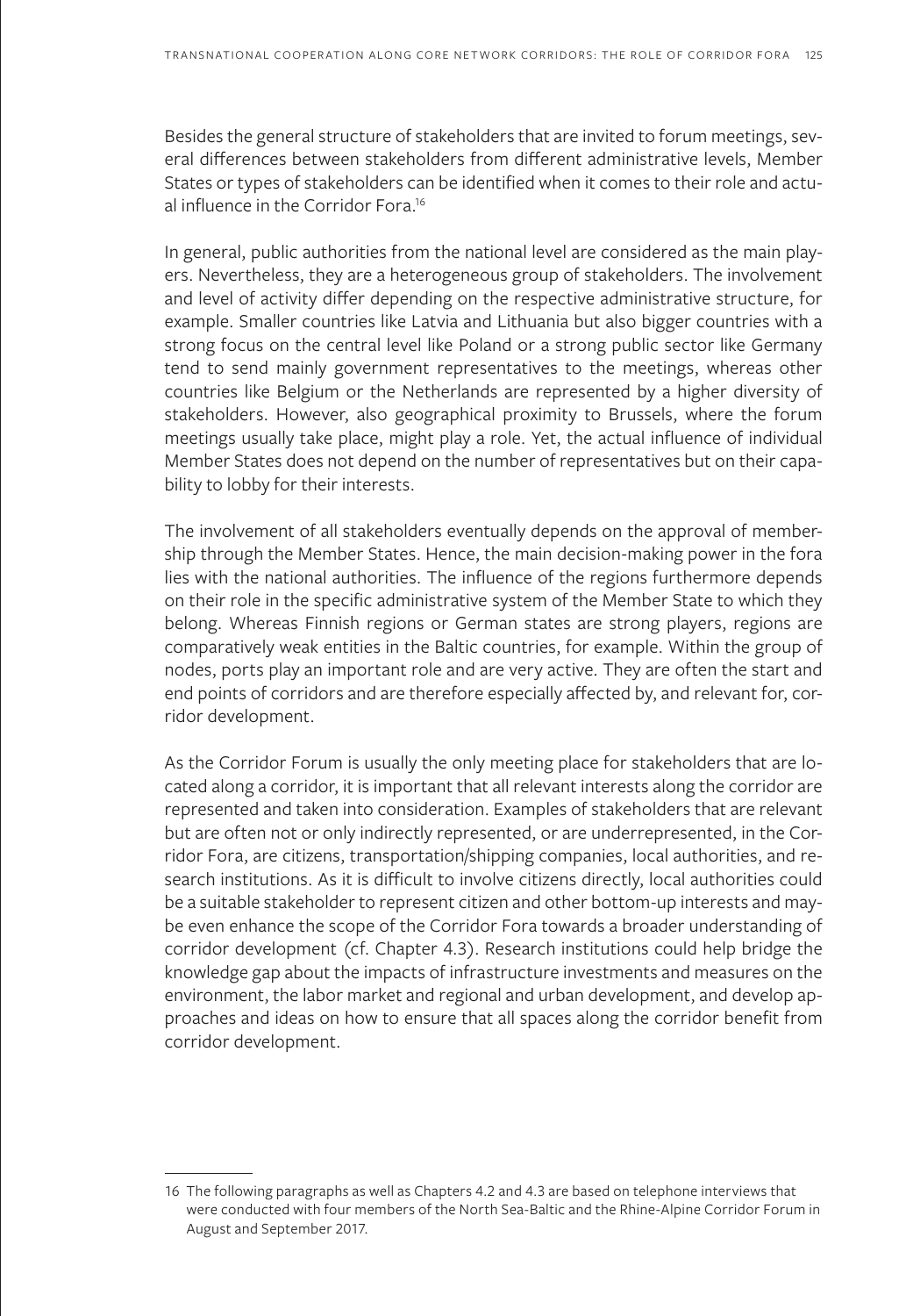# **4.3 Contents discussed in the Corridor Fora**

Screening the available agendas<sup>17</sup> of the Corridor Fora meetings of the three Core Network Corridors that took place between April 2014 and June 2017 reveals that the Fora meetings follow the same or at least a similar structure. The following meetings can be highlighted as rather interactive and especially relevant for stakeholders:

- > **1st meeting (April 2014).** At the launch, the forum defined its actual framework, i.e. (a) the infrastructure belonging to the corridor, (b) responsible persons within the Member States and (c) possible stakeholders in the Corridor Forum.
- > **3rd meeting (October 2014).** At this meeting, the Progress Report on the corridor, its outline, characteristics, objectives and the work plan were presented, and, i.a., working groups, nodes, infrastructure managers and regional representatives had the chance to give their feedback on the state of play.
- > **4th meeting (November 2014).** Here, reports from the working groups (e.g. ports, regions) and cross-cutting issues (e.g. Intelligent Transportation Systems (ITS); European Rail Traffic Management System (ERTMS)) were presented and discussed.
- > 5<sup>th</sup> and 6<sup>th</sup> meetings (September / December 2015). The 5<sup>th</sup> and 6<sup>th</sup> meetings informed the stakeholders about the outcome of the 2014 CEF call, the 2015 CEF call and relevant activities of the European Investment Bank. Hence, it was about funding opportunities, which is important for activation and stimulation of cooperation outside the Corridor Forum.
- > **8th meeting (September 2016).** Besides the provision of information on the CEF calls, the state of play of the Second Work Plan was presented and the working groups (regions and urban nodes, ports and rail-road terminals) reported from their meetings (North Sea-Baltic).
- > 10<sup>th</sup> meeting (June 2017). Here, the Third Work Plan (incl. final project list, mapping etc.), flagship projects as well as reports from the working groups (urban nodes and regions, rail-road terminals, inland waterways and ports) were discussed. For the North Sea-Baltic, also other activities (e.g. on ITS; Rail Baltica) were presented.

It is furthermore worthwhile emphasizing that many forum meetings also included a restricted meeting with national representatives from the Member States. This underlines the abovementioned assessment that the ultimate (decision-making) power in the fora lies with national ministries.

<sup>17</sup> For the Rhine-Alpine Corridor, see: https://ec.europa.eu/transport/themes/infrastructure/rhinealpine\_en; for the North Sea-Baltic Corridor, see: https://ec.europa.eu/transport/themes/infra structure/north-sea-baltic\_en; and for the Orient/East-Med Corridor, see: https://ec.europa.eu/ transport/themes/infrastructure/orient-east-med\_en.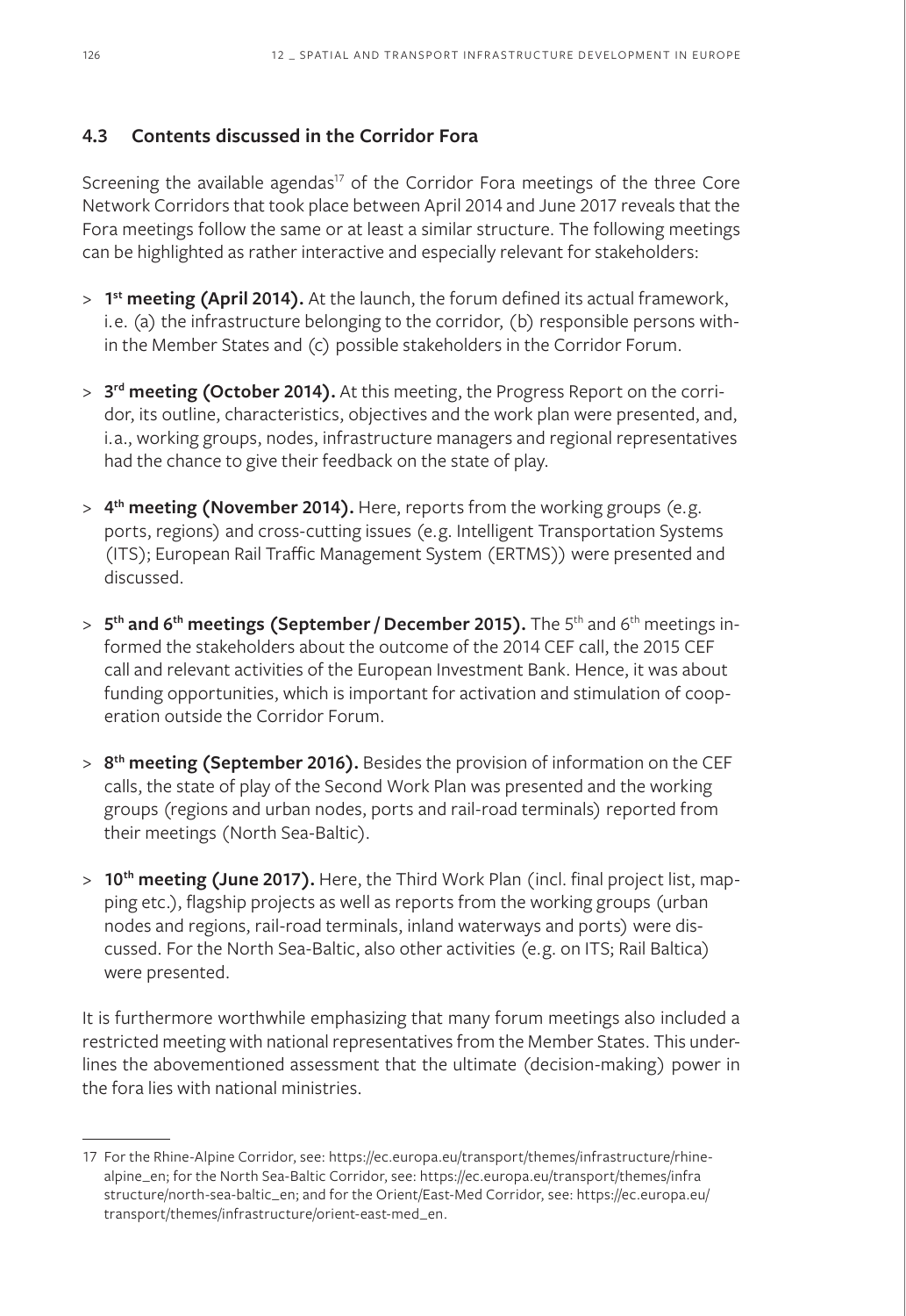Sometimes the thematic focus of the actual discussions seems to be more on individual infrastructure projects and national transport policies than on the coordination of projects and development of a joint European corridor perspective. National differences also influence what is discussed and in which detail; e.g. German stakeholders focus on strategic development in transport whereas Dutch stakeholders promote ITS and smart solutions. In general also an east-west divide can be identified. Stakeholders from western Europe are more interested in ITS, LNG (Liquefied Natural Gas) and sustainability whereas stakeholders from eastern Europe stress the importance of (new) physical infrastructure projects. These different perspectives of course root in differences as regards the completeness and status of the respective national transport networks.

The added value and contribution of the Corridor Fora, nevertheless, lies in promoting cooperation and coordination beyond national borders and between stakeholders to increase the European dimension of the transport network and national transport policies. Hence, discussions in the forum focus, i. a., on cross-border projects and common challenges such as shared environmental concerns, sustainability, smart solutions, synchromodality or the use and exchange of open data.

#### **4.4 Potential for improvement**

The Corridor Fora are a comparatively young tool that has existed only since 2014. However, after about ten meetings per forum, it is time to reflect on experience so far and see what can be improved to further strengthen the added value and impact of the Corridor Fora. Some first pointers at potential for improvement are the following:

- > **Broad involvement and manageability.** Some interests and perspectives are underrepresented in the Corridor Fora or not represented at all. To get the full picture, however, it is important to include all relevant interests. Additional stakeholder groups that could be invited to join are logistics/shipping companies, local authorities and research institutions, for example. In order to ensure the functioning of the Corridor Fora, it is nevertheless important to maintain a clear and manageable structure. One approach to combine both elements could be to involve associations (e.g. business associations, city networks) and non-governmental organizations (e.g. environmental and social groups).
- > **Synergies between Corridor Fora.** The nine Core Network Corridors may be viewed as being based on an artificial concept. Actual transport flows do not follow the track layout of a corridor from the starting point to the end point. Instead, goods are transported on optimized routes that only partially overlap with one or several corridors. In addition, some thematic issues are relevant for more than one corridor. Hence, it is important to ensure not only coordination along one corridor but between different corridors. In some cases, fora meetings could even be merged (which has occasionally been tested). This would also strengthen the role of the European Coordinators who would function as interfaces and ensure integration and cooperation between corridors.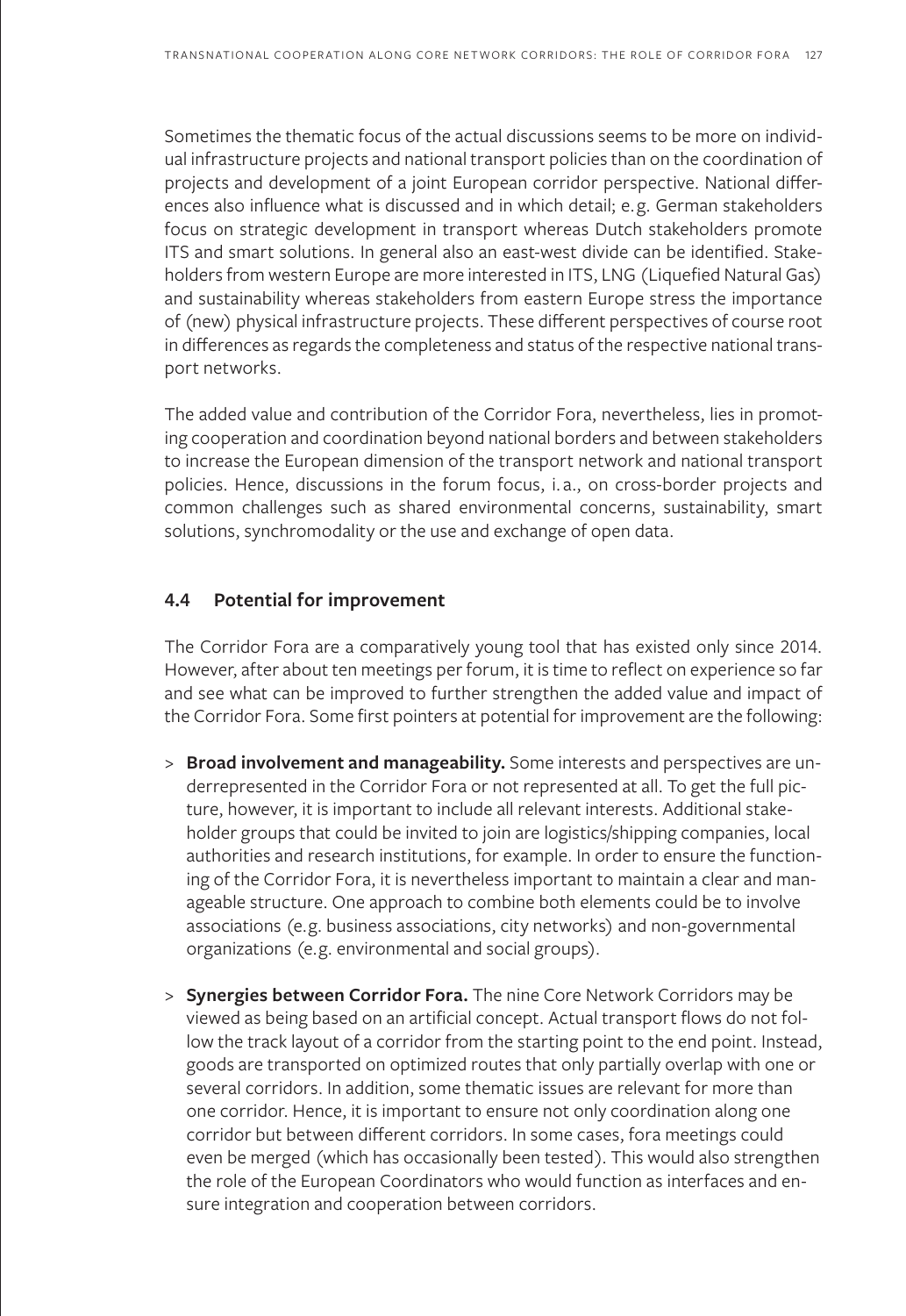- > **Alignment of the schedule.** In many cases, the dates of the fora meetings are not in line with the opening of project calls. Application processes at EU level are often complex, yet short. Better access to funding or at least the provision and exchange of information and experience, however, is an important added value of the fora for many stakeholders. It would therefore be helpful to align the schedule of the fora meetings with other relevant schedules in the context of EU funding and policies.
- > **Strengthening of working groups.** Fora meetings usually have a full agenda and a large number of participants. The abovementioned points would further increase the requirements for the Corridor Fora. Alternatively, more weight could be put on the working groups and their role could be strengthened. New working groups or more frequent meetings of the existing groups would allow the increasing complexity of stakeholders and topics to be better addressed without overburdening the Corridor Fora. Selected additional stakeholders who are particularly relevant for specific topics could be invited to the working groups. The working groups could be used to exchange experience about application procedures. To limit the increase of new meetings, joint cross-corridor meetings could be held for cross-cutting and overarching issues.

#### **5 Conclusions for the Orient/East-Med Corridor**

Based on the understanding of territorial cooperation along TEN-T corridors developed above, experience made in the selected Corridor Fora and the comparison of observed structures in the three corridors, this final chapter provides some conclusions and starting points to enhance transnational cooperation along the Orient/East-Med Corridor between Hamburg and Athens. Thereby it addresses the topic of overarching interest of this publication.

The Corridor Fora are an important and successful tool to promote transnational cooperation, exchange good practices, knowledge and experience, and mutual learning. They bring together various stakeholders with different perspectives on corridor development. The main stakeholder groups are public authorities, and providers and operators of network and node infrastructures, whereas other stakeholders are not involved at all or are at least underrepresented. Similarly, as for the other Corridor Fora, it can also make sense for the Orient/East-Med Corridor to involve these stakeholder groups, e. g. research institutions, NGOs or shipping/logistics companies. If their perspectives are not covered in the Corridor Forum, it is difficult to develop a fully integrated perspective on corridor development. On the other hand, it is important to ensure that the Corridor Forum meetings can be managed and do not become lengthy conference meetings, especially taking into account the relatively large number of forum members in the Orient/East-Med Corridor Forum. For this purpose, it is worthwhile to make better use of the working groups, e.g. by scheduling more regular meetings or establishing new working groups (see below). In any case, it is important to convince the Member States' representatives of the added value of broader involvement and the potential of the forum. As they have to approve new forum members, they hold the main decision-making power in the Corridor Forum.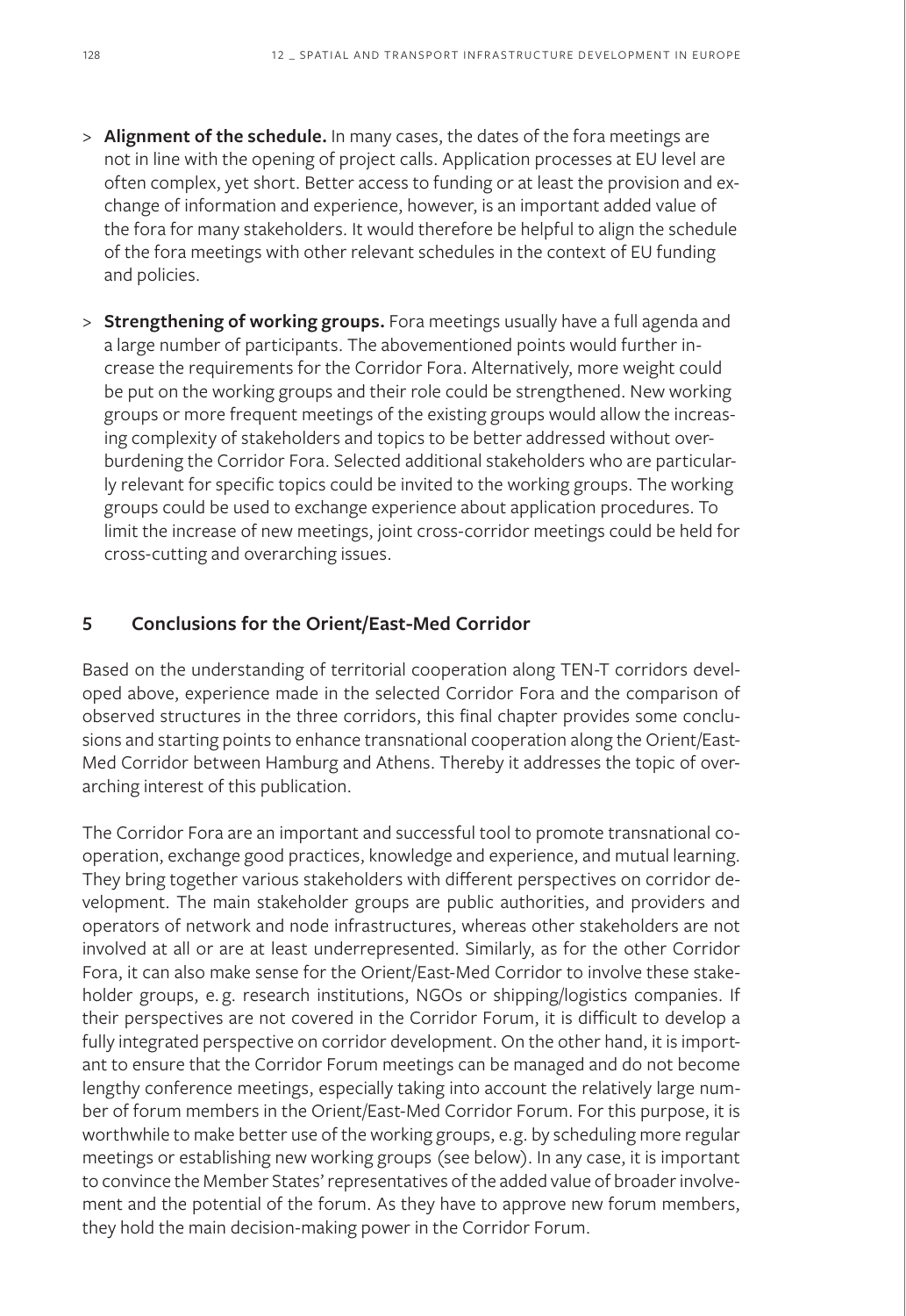Despite their importance, it is worth noting that the Corridor Fora are not the only tool in the context of corridor development. Many European Territorial Cooperation programs (especially INTERREG B on transnational cooperation but also INTERREG A on cross-border cooperation) and all macro-regional strategies are linked directly or indirectly to corridor and TEN-T development. To increase the added value of the Corridor Fora, their members should try to make best use of all existing approaches and develop synergies, e.g. by using the meetings as a tool to complement their own activities. In relation to the Orient/East-Med Corridor, especially the Central Europe and Danube Region INTERREG B programs may provide good access points for enhancing soft elements of corridor development as they cover large parts of the center of the Orient/East-Med Corridor. In particular, the Central Europe INTERREG B program includes an explicit focus on support for better TEN-T connections. In relation to macro-regional strategies, it can be concluded that the EU Strategy for the Danube Region (EUSDR) may be of highest interest for enhancing integrated approaches towards the Orient/East-Med Corridor development, since it is again the most centrally located strategy in relation to this corridor. The Corridor Forum could be used strategically to find partners for joint project applications and other activities, to present on-going activities, reach out to a wider audience and raise awareness for local and regional interests. For this, it is however necessary that relevant stakeholders from other regions along the corridor are represented in the Corridor Forum or at least in the working groups.

The working groups are the places where issues can be really discussed. They are less formal character than the forum meetings and their influence and relevance seem to have been underestimated so far. Irregular meetings and a limited number of working groups (usually three to four) imply that the working groups are considered rather as a tool to occasionally supplement the forum's activities. From the reports, however, we can conclude that working groups are used in a more strategic way. Here, in-depth discussions of specific issues take place. This implies potential for broader, yet targeted involvement of additional stakeholders, match-making activities for transnational partnerships or consortia, or detailed information about, and exchange of experience in, application procedures. The European Coordinator would be the key person to strengthen the role of the working groups and to make sure that the Corridor Forum takes up the outcomes of the working groups.

For continuous and stabilized coordination, more advanced instruments than individual projects may be necessary. An example is provided by the use of the EGTC instrument in the Rhine-Alpine Corridor. This is based on a long tradition of transnational cooperation that has established trust and understanding between the stakeholders along the corridor. In the Orient/East-Med Corridor, however, transnational cooperation may first need to become more advanced, e.g. through a combination of working group activities and transnational projects, to develop this understanding and trust. Bilateral, more stable cooperation structures as established at the Saxon-Czech border for the new railway line between Dresden and Prague ( PROUD EGTC, see section 3.2) can be first steps towards more intensive and comprehensive cooperation, gradually shifting the focus from cross-border links to corridor development.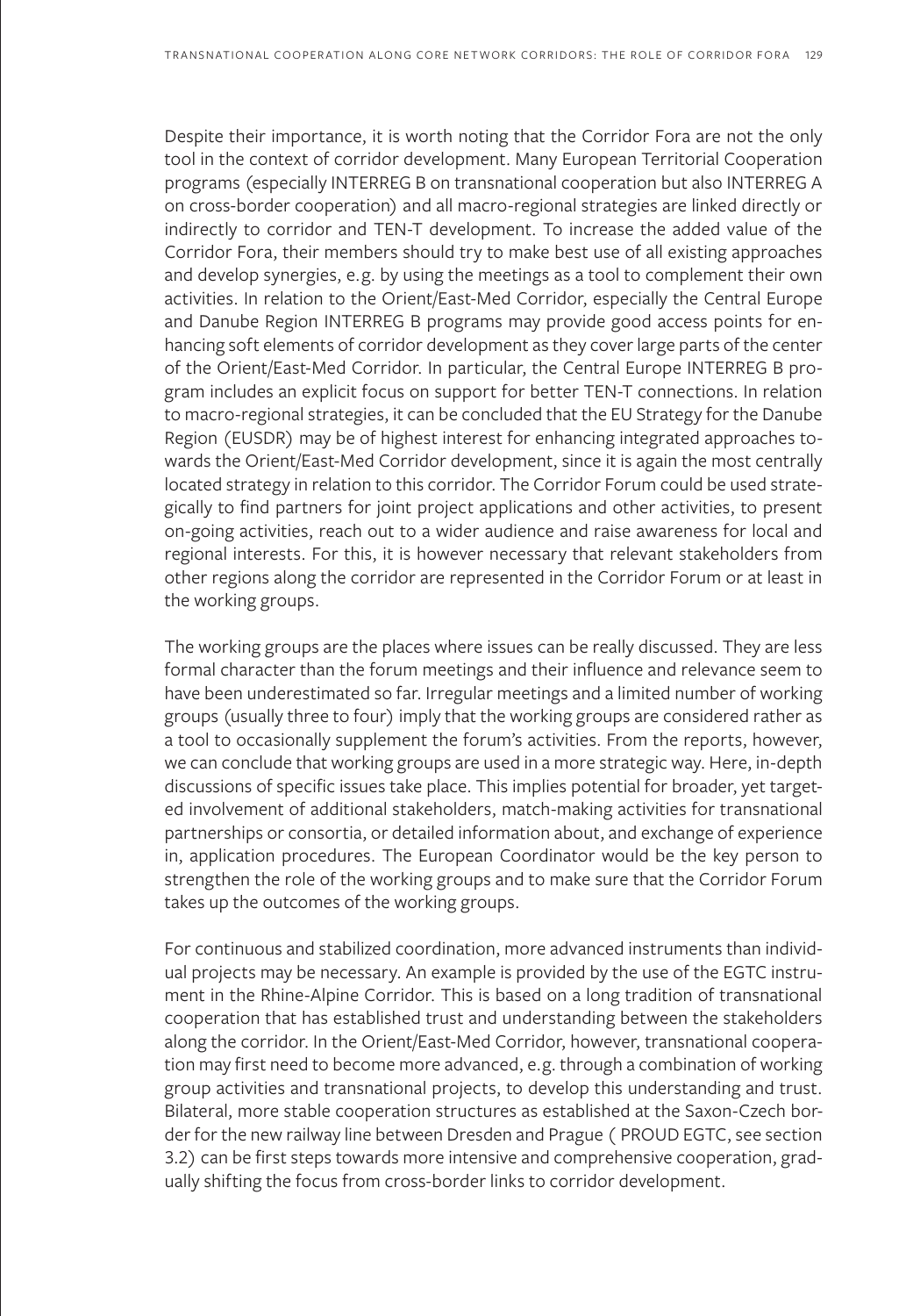#### **Literature**

Adelsberger, H. (2012): Neue Ansätze für die europäische Verkehrs- und Infrastrukturpolitik. In: Informationen Zur Raumentwicklung (7/8), 339-347.

Balázs, P.; Cox, P.; Trautmann, C.; Wojciechowski, P.; Brinkhorst, L. J.; Grosch, M.; Peijs, K. (2016): TEN-T Corridors: Forerunners of a Forward-Looking European Transport System. Issues Papers of European Coordinators.

http://www.europarl.europa.eu/cmsdata/116220/tent-issues-papers.pdf (October 01, 2018). Balázs, P.; Bodewig, K.; Brinkhorst, L. J.; Cox, P.; Grosch, M.; Wojciechowski, P.; Peijs, K.; Secchi, C.; Simpson, B.; Trautmann, C.; Vinck, K. (2016): The Trans-European Transport Network. Common Progress Report of the European Coordinators. Second Edition, May 2015 – December 2016.

https://ec.europa.eu/transport/sites/transport/files/themes/infrastructure/ten-t-guidelines/corridors/ doc/common\_progress\_report.pdf (October 01, 2018).

BBSR (2012): Raumordnungsbericht 2011. Bonn.

Böhme, K.; Holstein, F.; Wergles, N.; Ulied, A.; Biosca, O.; Nogera, L.; Guevara, M.; Kruljac, D.; Spiekermann, K.; Kluge, L.; Sessa, C.; Enei, R.; Faberi, S. (2018): Possible European Territorial Futures. Applied Research. Final Report. Volume A. Version 15/01/2018. Luxembourg: ESPON.

Bröcker, J.; Capello, R.; Lundqvist, L.; Meyer, R.; Rouwendal, J.; Schneekloth, N.; Spairani, A.; Spangenberg, M.; Spiekermann, K.; van Vuuren, D.; Vickerman, R.; Wegener, M. (2005): ESPON 2.1.1 Territorial Impact of EU Transport and TEN Policies. Luxembourg: ESPON.

Dühr, S.; Colomb, C.; Nadin, V. (2010): European Spatial Planning and Territorial Cooperation. London and New York: Routledge.

EC – European Commission (ed.) (1999): ESDP European Spatial Development Perspective. Potsdam. https://ec.europa.eu/regional\_policy/sources/docoffic/official/reports/pdf/sum\_en.pdf (October 01, 2018).

EC – European Commission (2009): Communication from the Commission to the European Parliament, the Council, the European Economic and Social Committee and the Committee of the Regions concerning a European Union Strategy for the Baltic Sea Region. SEC(2009) 702. SEC(2009) 703. SEC(2009) 712. Brussels, 10.6.2009. COM(2009) 248 Final.

EC – European Commission (2010a): Commission Staff Working Document. Action Plan. Accompanying Document to the Communication from the Commission to the European Parliament, the Council, the European Economic and Social Committee and the Committee of the Regions. European Union Strategy for the Danube Region. COM(2010) 715. Brussels, SEC(2010) 1489.

EC – European Commission (2010b): Communication from the Commission to the European Parliament, the Council, the European Economic and Social Committee and the Committee of the Regions concerning a European Union Strategy for Danube Region. SEC(2010) 1489. SEC(2010) 1490. SEC(2010) 1491. Brussels, 08.12.2010. COM(2010) 715.

EC – European Commission (2014a): Commission Staff Working Document. Action Plan. Accompanying the Document Communication from the Commission to the European Parliament, the Council, the European Economic and Social Committee and the Committee of the Regions concerning the European Union Strategy for the Adriatic and Ionian Region. COM(2014) 357 Final. SWD(2014) 191 Final. Brussels, 17.6.2014. SWD(2014) 190 Final.

EC – European Commission (2014b): Communication from the Commission to the European Parliament, the Council, the European Economic and Social Committee and the Committee of the Regions concerning the European Union Strategy for the Adriatic and Ionian Region. SWD(2014) 190 Final. SWD(2014) 191 Final. Brussels, 17.6.2014. COM(2014) 357 Final.

EC – European Commission (2014c): Investment for Jobs and Growth - Promoting Development and Good Governance in EU Regions and Cities – Sixth Report on Economic, Social and Territorial Cohesion. European Commission.

EC – European Commission (2015a): Commission Staff Working Document. Action Plan. Accompanying the Document Communication from the Commission to the European Parliament, the Council, the European Economic and Social Committee and the Committee of the Regions concerning the European Union Strategy for the Alpine Region. COM(2015) 366 Final. Brussels, 28.7.2015. SWD(2015) 147 Final. EC – European Commission (2015b): Communication from the Commission to the European Parliament, the Council, the European Economic and Social Committee and the Committee of the Regions concerning a European Union Strategy for the Alpine Region. SWD(2015) 147 Final. Brussels, 28.7.2015. COM(2015) 366 Final.

EC – European Commission (2017a): Commission Staff Working Document. European Union Strategy for the Baltic Sea Region. Action Plan (COM(2009) 248). Brussels, 20.3.2017. SWD(2017) 118 Final.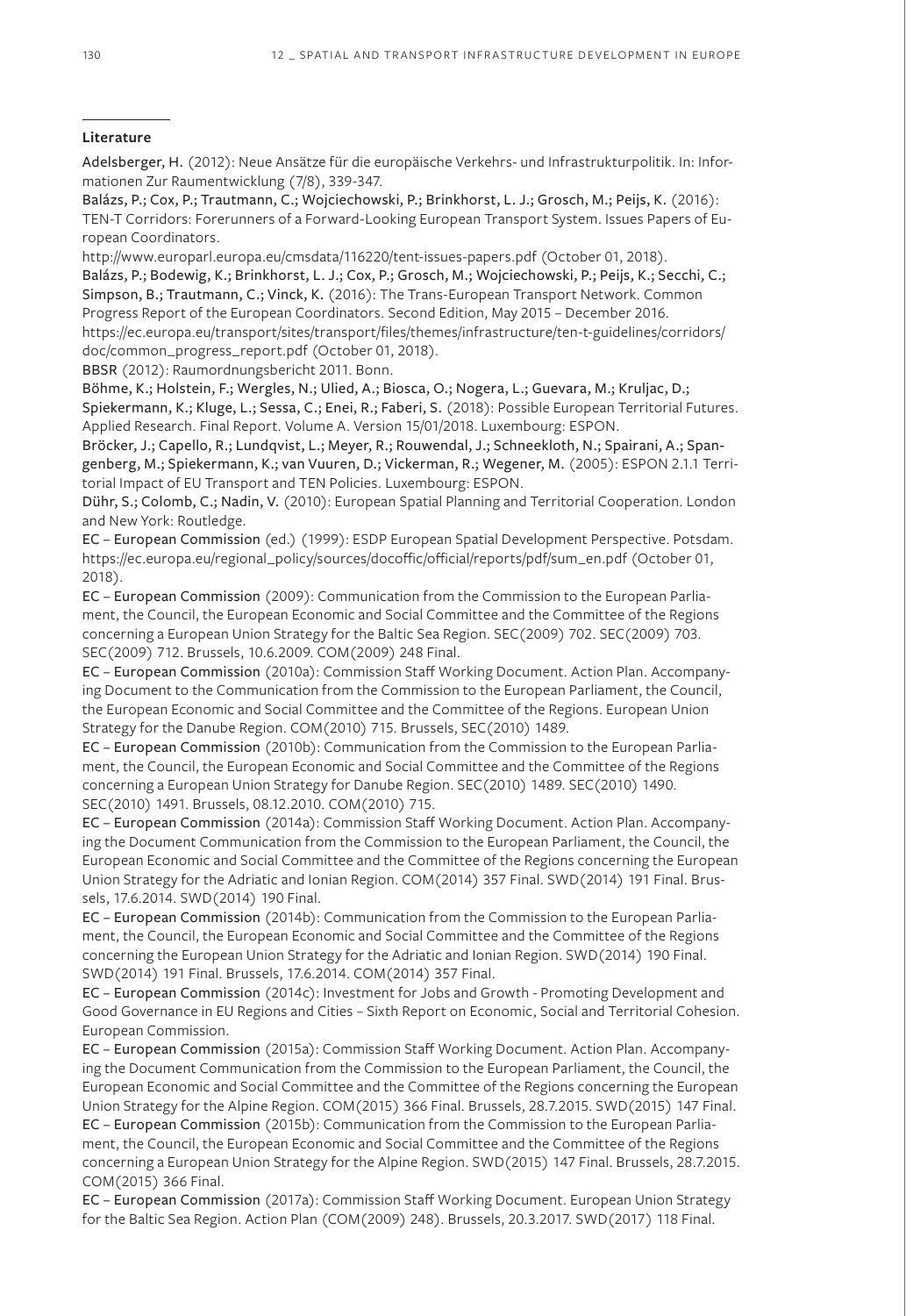EC – European Commission (2017b): My Region, My Europe, Our Future: Seventh Report on Economic, Social and Territorial Cohesion.

http://data.europa.eu/doi/10.2776/5244 (October 01, 2018).

Innovation and Networks Executive Agency (2017): Implementing CEF Transport 2014-2016. Connecting Europe Today.

https://ec.europa.eu/inea/sites/inea/files/2017\_cef\_transport\_stat\_web\_final.pdf (October 01, 2018). INTERREG ADRION (2015): ADRION INTERREG V-B Adriatic-Ionian Cooperation Programme 2014- 2020. Approved on 20 October 2015.

INTERREG Amazonie (2014): Programmes de Coopération Au Titre de l'objectif 'Coopération Territoriale Européenne'. Version 1.0.

INTERREG Baltic Sea Region (2015): Cooperation Programmes under the European Territorial Cooperation Goal for the Baltic Sea Region. Version 2.0.

INTERREG Central Europe (2016): INTERREG CENTRAL EUROPE Cooperation Programme. European Territorial Cooperation 2014-2020. June 2016. Version 2.0.

INTERREG Danube (2017): Cooperation Programmes under the European Territorial Cooperation. Danube. Version 3.0.

INTERREG North Sea Region (2015): Cooperation Programme 2014-2020. Joining Efforts to Lead the Way to Stronger, More Sustainable Economies and Societies. Version 1.2.

INTERREG North-West Europe (2015): Cooperation Programme INTERREG North-West Europe 2014- 2020. Approved by the European Commission on 18 June 2015.

Interregional Alliance for the Rhine-Alpine Corridor EGTC (2015): Convention of the European Grouping of Territorial Cooperation "Interregional Alliance for the Rhine-Alpine Corridor EGTC". Mannheim, 24 April 2015.

http://egtc-rhine-alpine.eu/de/download/convention/ (October 10, 2018).

Interregional Alliance for the Rhine-Alpine Corridor EGTC (2017): One Corridor – One Strategy 2017. http://egtc-rhine-alpine.eu/download/one-corridor-one-strategy/ (01.10.2018).

Lüer, C.; Schürmann, C.; Harmsen, J.; Fransen, R.; Haarich, S.; Holstein, F.; Lebesque, L.; Zillmer, S.; Zwicky, A. (2017): Studien zum INTERREG-Projekt EUREGIO Güterkorridor / EUREGIO Goederencorridor. Endfassung des Abschlussberichts.

http://www.euregio.eu/sites/default/files/downloads/G%C3%BCterkorridor\_Abschlussbericht%20DE\_ Optimized.pdf (October 01, 2018).

MCRIT (2014): ET2050 Territorial Scenarios and Visions for Europe. Project 2013/1/19. Final Report. 30/06/2014. VOLUME 4 – Transport Scenarios. Luxembourg: ESPON.

MSPTD – Ministers responsible for Spatial Planning and Territorial Development (2011): Territorial Agenda of the European Union 2020. Towards an Inclusive, Smart and Sustainable Europe of Diverse Regions. Agreed at the Informal Ministerial Meeting of Ministers responsible for Spatial Planning and Territorial Development on 19th May 2011 Gödöllő, Hungary.

Papí, J.; Sanz, M.; Blomeyer, R. (2016): Assessment of Connecting Europe Facility - In Depth Analysis. European Parliament. Policy Department D: Budgetary Affairs. IP/D/ALL/FWC/2015-001/LOT4/C3/SC2. http://www.europarl.europa.eu/RegData/etudes/IDAN/2016/572677/IPOL\_IDA(2016)572677\_EN.pdf (October 01, 2018).

Priemus, H.; Zonneveld, W. (2003): What Are Corridors and What Are the Issues? Introduction to Special Issue: The Governance of Corridors. In: Journal of Transport Geography (11), 167-177.

Proximare (2014): North Sea - Baltic Core Network Corridor Study. Final Report. December 2014. https://ec.europa.eu/transport/sites/transport/files/north\_sea-baltic\_study\_0.pdf (October 01, 2018). Regulation (EC) 1082/2006 of the European Parliament and of the Council of 5 July 2006 on a European grouping of territorial cooperation EGTC. OJ L 210/19.

Regulation (EU) 1299/2013 of the European Parliament and of the Council of 17 December 2013 on specific provisions for the support from the European Regional Development Fund to the European territorial cooperation goal. OJ L 347/259.

Regulation (EU) 1301/2013 of the European Parliament and of the Council of 17 December 2013 on the European Regional Development Fund and on specific provisions concerning the Investment for growth and jobs goal and repealing Regulation (EC) No 1080/2006. OJ L 347/289.

Regulation (EU) 1315/2013 of the European Parliament and of the Council of 11 December 2013on Union guidelines for the development of the trans-European transport network and repealing Decision No 661/2010/EU. OJ L 348/1.

Regulation (EU) 1316/2013 of the European Parliament and of the Council of 11 December 2013 establishing the Connecting Europe Facility, amending Regulation (EU) No 913/2010 and repealing Regulations (EC) No 680/2007 and (EC) No 67/2010. OJ L 348/129.